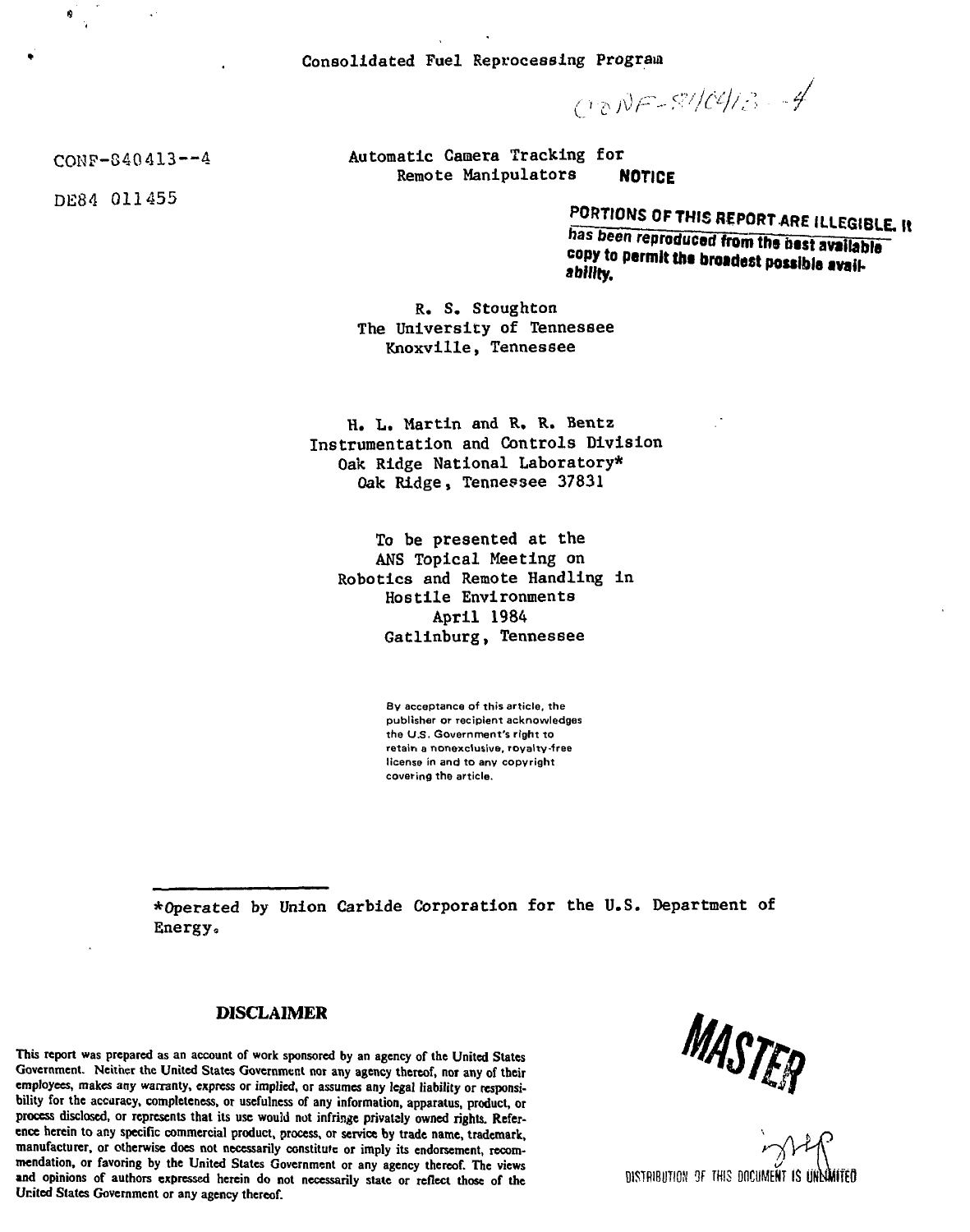R. S. Stoughton The University of Tennessee Knoxville, Tennessee

H. L. Martin and R. R. Bentz Instrumentation and Controls Division Oak Ridge National Laboratory\* Oak Ridge, Tennessee 37831

f

ABSTRACT. The problem of automatic camera tracking of mobile objects is addressed with apecific reference to remote manipulators and using either fixed or mobile caneras. The technique uses a kinematic approach employing 4 \* 4 coordinate transformation matrices to solve for the needed camera PAN and TILI' angles. No vision feedback systems are used, as the required input data are obtained entirely from position sensors from the manipulator and the camera-positioning system. All herdware requirements are generally eatisfied by currently available renote manipulator systems with a supervisory computer.

The system discussed here implements linear plus on/off ("bang-bang") closed-loop control with a 12-deg deadband. The deadband area is destrable to avoid operator "seasickness" caused by continuous camera movement. Programming considerations for camera control, including operator interface options, are discussed. The example problem presented is based on an actual implementation using a PDP 11/34 computer, a TeleOperator Systems SM-229 manipulator, and an Oak Ridge National Laboratory (ORNL) camerapositioning system.

٠.

Research sponsored by the Office of Spent Fuel Management and Reprocessing Systems, U.S. Department of Energy, under Contract No. W-7405-eng-26 with Union Carbide Corporation.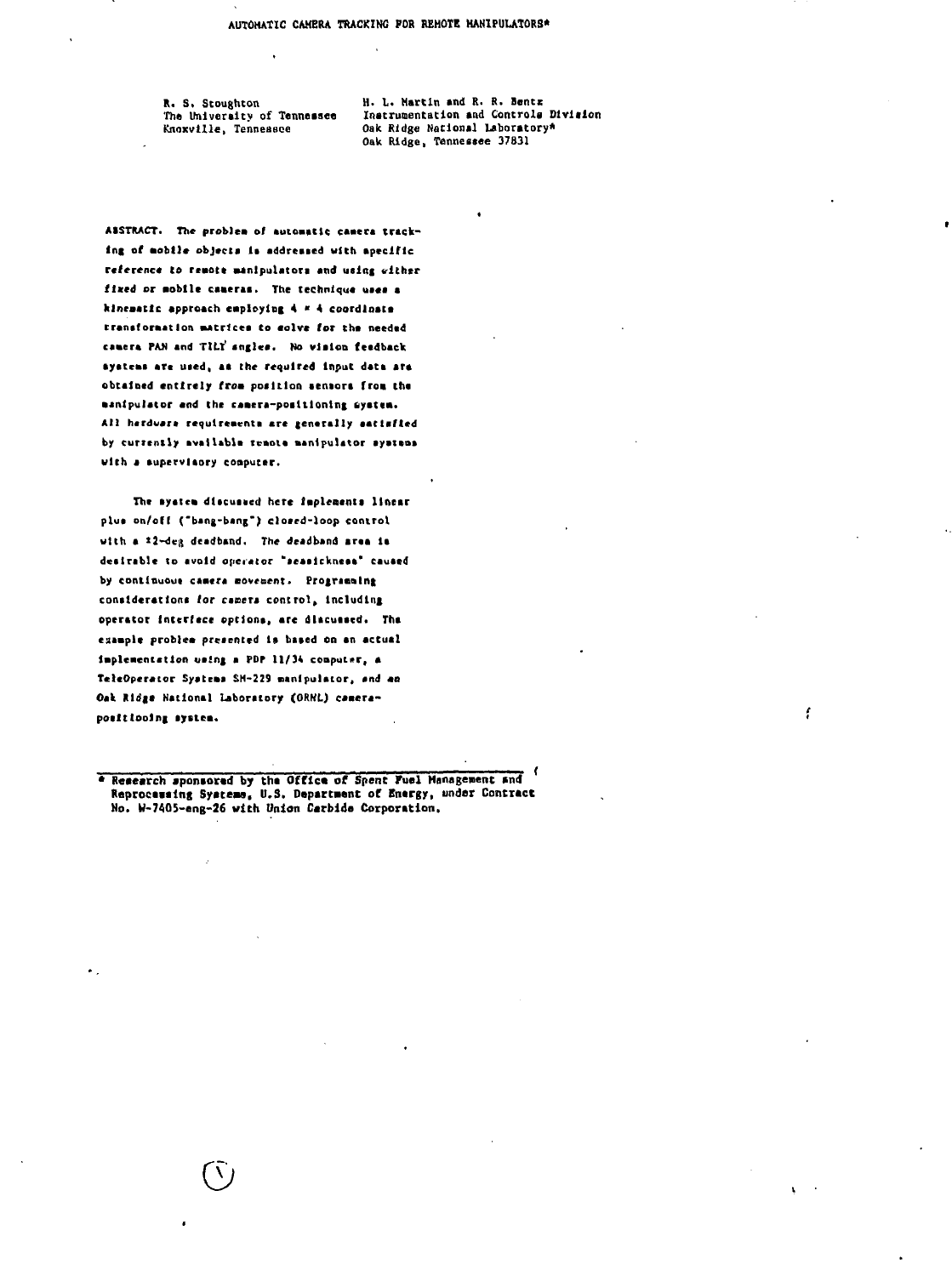### **1. INTRODUCTION**

 $\ddot{\phantom{1}}$ 

**Servomanipulators are used for remote nalntenance and repair work In hazardous and/or lnac~** cessible environments such as high radiation, **under water, or outer space. Tlieee systems conlst of similar master and slave manipulators. Each manipulator has two 6-degree-of-frecdoa (OOF) eras vlth end effectors. As the operator moves the oaster arms the slave arms follow the notions of the caster In real time. Rt-cote closed-circuit television (CCTV) cameras send pictures of the working environment back to television screens for the operator to view.**

**This paper presents a technique for driving these cameras to follow automatically the motion of the slave end effector. As the naln use for the camerat 1B viewing the actions of the cad effector, Automatic tracking significantly reduces the burden placed on the operator. Continuous work la poaatble, ns intermittent camera adjustments are no longer needed. The technique • la a cocbination oE software transforoattone to determine end-effector location, and hardware**  $setvo$ <sup>\*</sup>activation to position the cameras **properly >**

**The TeleOperator Systems<sup>1</sup> (TOS) Model SH-2Z9** servomanipulator with boom-mounted onboard cameras is shown pictorially in Fig. 1 and schemati**cally In Pig. 2. This eyeceo Is In operation at the OKKL Remote Systems Development Facility (RSDF), where the technique described here waa** developed. The servomanipulator has two servoactuated mechanical arms mounted on the tele**scoping hoist of a three-axis positioner, thus allowing the arms to reach anywhere within the reoote environment. Two cameras are also counted on the hoist tube. The camera positioner can extend mad rotate about the hoist axis to position the camera base as well as pan and tilt to** direct the camera orientation. These motions are **shown In Fig. 2\***

 $\mathcal{L}$ 

`∧

 $\mathcal{L}_{\rm{max}}$ 

Ų.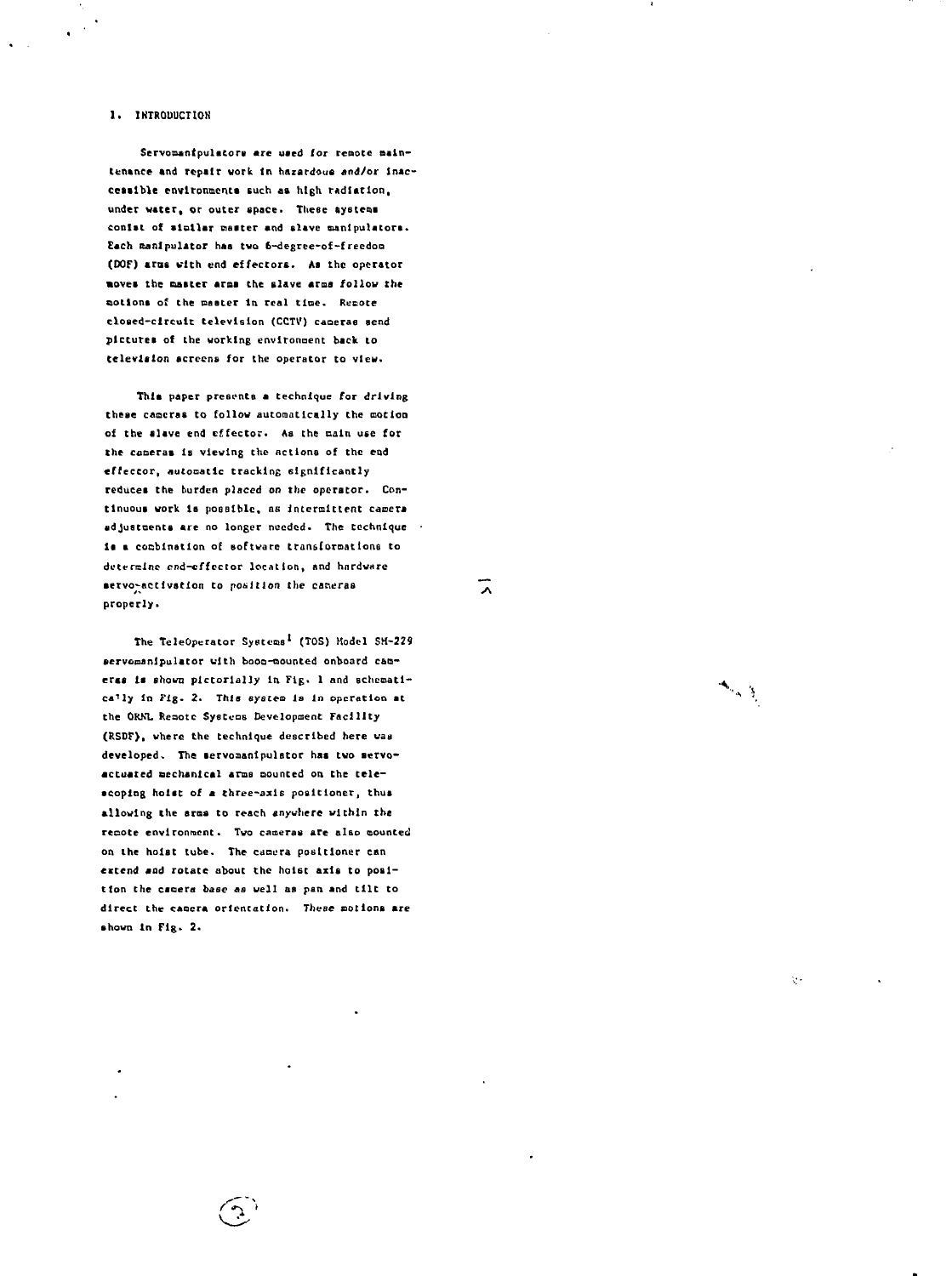### **II. KINEMATICS**

The kinematics are handled systematically **by expressing each notion and systcn parameter (•ee Table 1) , whether It it \* constant distance transfer or a variable angle, in tenas of a 4 » 4 transformation matrix.<sup>2</sup> In this Banner, different paths starting and ending at arbitrary common points can be described In »«trix fora. Since both pathi have the same starting end ending point, the matrix elements representing the \*c, y, and z positions of each transformation are equal. This yields three equations, which enn be used to** solve for the camera PAN and TILT angles, and **also the distance from the camera to the end effector.**

**The position of the end effector relative to the hoist axis (shoulder pivot elevation) can be described by a path through the oanlpulntor (see** Fig. 3). Given a starting position and orienta**tion on the hoist axis, this path begins with a (variable) rotation about the hotat (x) axis (shoulder rotation), followed by a constant distance transfer (d^ ) to the shoulder pivot** point. Next is a variable rotation (shoulder pitch) about the Z<sub>0</sub> axis, Z<sub>0</sub> followed by a (constant) 90-deg rotation about the X<sub>O</sub> axia. The purpose of this is merely to shift the **reference axes In such a way that the next variable rotation (in this case, the shoulder roll angle) is about the new (Zj) axis.**

The path proceeds with a variable rotation **(shoulder roll) \* bout the 2^ axla, a constant** distance trans (d<sub>2</sub>) to the elbow pivot, and another 90-def rotation to align the new Z<sub>2</sub> axis **with the elbr pitch axis.**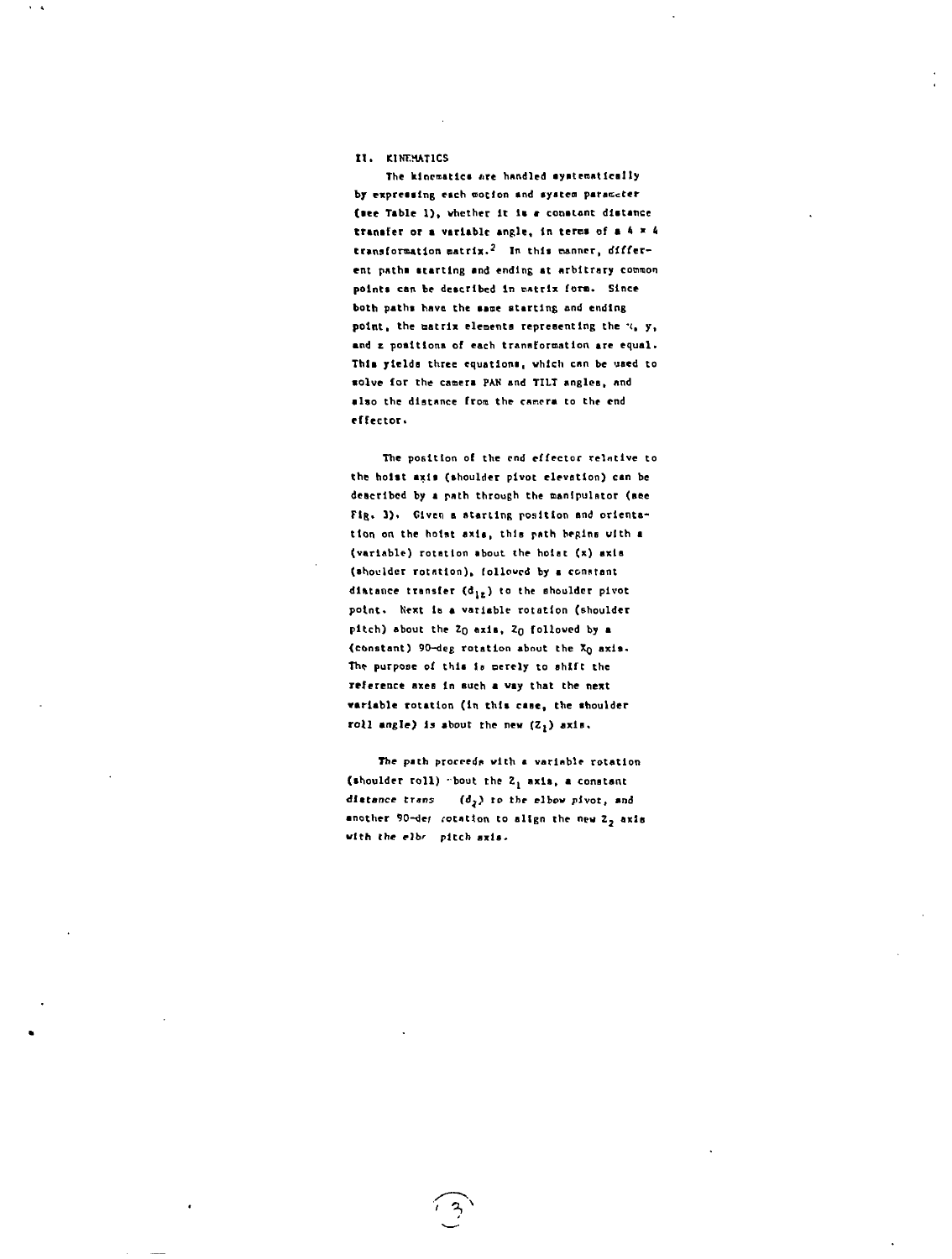## **Table >• Parameter dcflrltloni**

|                     | Parancters                                           |                |
|---------------------|------------------------------------------------------|----------------|
| Symbol <sup>*</sup> | Definition                                           | Distance (in.) |
| diy                 | Hoist axis to shoulder pivot (y-dir)                 | 6.0            |
| $a_{12}$            | Hoist axis to shoulder pivot (g-dir)                 | 11.5           |
|                     | Manipulator upper arm length                         | 22.00          |
|                     | Offset of forearm axis from elbow pivot              | 2.5            |
|                     | Forcarm length                                       | 26.5           |
| きょうちょう              | Tong gripper length                                  | 6.5            |
| x,                  | X dir offset of Camera 1 axis from<br>shoulder pivot | 9.0            |
| $\mathbf{x}_{2}$    | 2 dir offset of Camera 2 axis from<br>shoulder pivot | 0.0            |
| ۲,                  | Y dir offset of Camera I axis from<br>shoulder pivot | 9.75           |
| ٧,                  | Y dir offset of Camera 2 axis from<br>shoulder pivot | 9.75           |
| d.,                 | Offset of camera aris from camera pivot              | 7.25           |
| Symbo)              | Definition                                           | Капде          |

| z,                                     | Camera 1 extension from holat aris                                                                                                                                                                                                                                                                                            | $(33 - 1/2 + m)$<br>to $47-1/8$ in.)             |
|----------------------------------------|-------------------------------------------------------------------------------------------------------------------------------------------------------------------------------------------------------------------------------------------------------------------------------------------------------------------------------|--------------------------------------------------|
| 2,                                     | Camera 2 extension from holat axis                                                                                                                                                                                                                                                                                            | متلمن 1/8-213)<br>to $42-1/4$ in.)               |
| ROT1<br>ROT2<br><b>SHRT</b><br>೦೦೦೦೦೦೦ | Camera 1 rotation about hoist aris<br>Camera 2 rotation about hoist axis<br>Rotation of shoulder about hoist axis<br>Shoulder pitch (150 deg, -100 deg)<br>Shoulder roll (245 deg)<br>Elbow pitch $(+50$ deg, $-135$ deg)<br>Elbow roll (YAW) $(1180 \text{ deg})$<br>Wrist pitch (+120 deg, -45 deg)<br>Wrist roll (360 deg) | $(1180 \text{ deg})$<br>(*180 deg)<br>(1180 deg) |

مسحر<br>سو

**•See Fig. 2.**

 $\ddot{\phantom{a}}$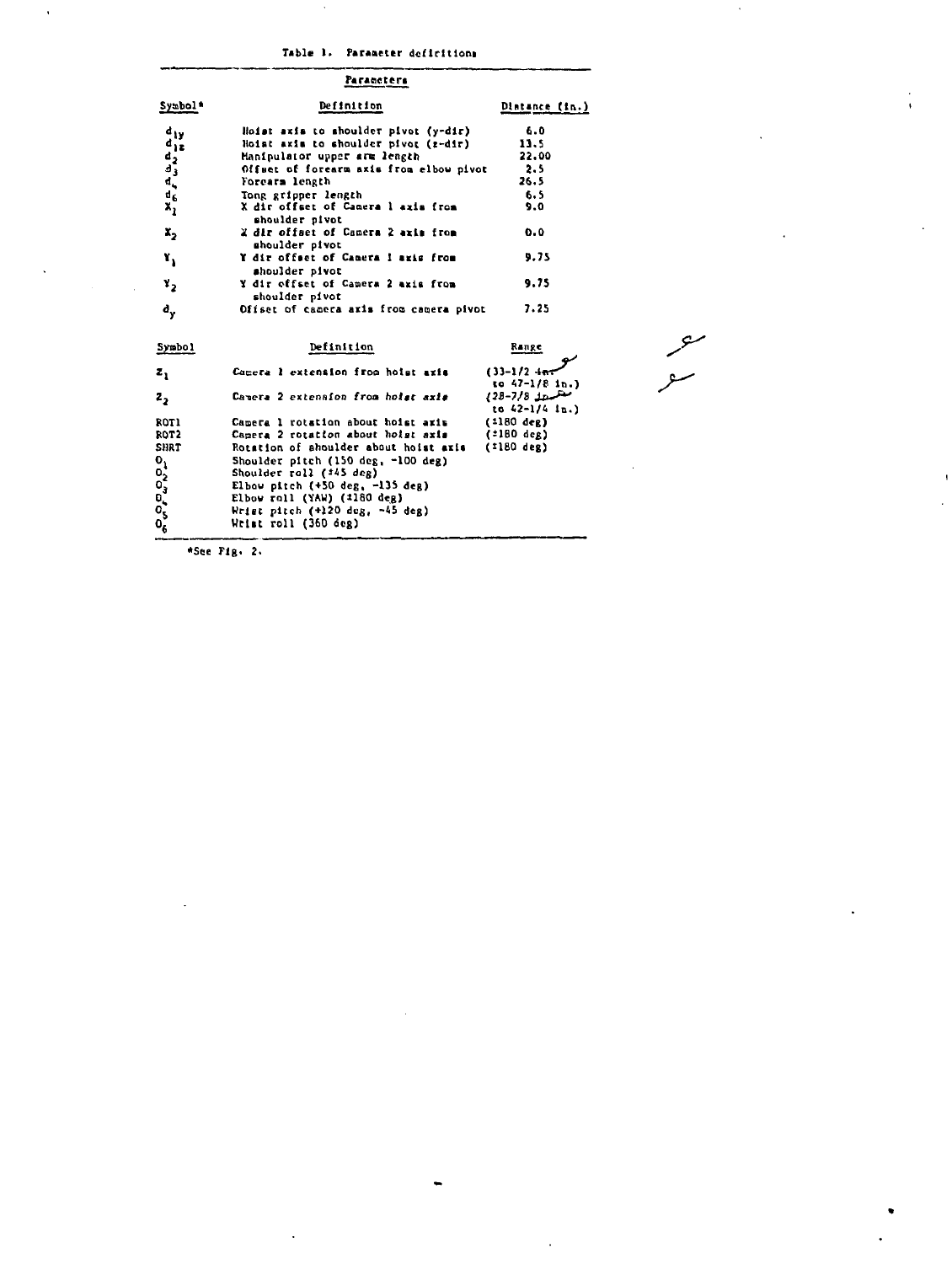**Each of the four remaining degrees of freedom <DOFs) of the manipulator a m arc handled •latlarly; that la, \* variable rotation about the** Z *axia*, a constant distance transfer (to the axie **of the next DOF)» and a constant rotation to align the new Z axis with the axia of rotation of the next UOF. It la Important to note that after the final DOF (wrist roil), a constant rotation** is made which is equal and opposite to the sum of all the previous constant rotations. Thus, the **net shift of the reference axis Is zero, aud the final reference axes are realigned with the** initial reference axes.

**The position of the end effector relative to the hoist axia can be described by a path through the camera positioner and along the camera axle to the end effector (see Fig. 4). Given the same starting position and orientation as the previous path, this path begins with a variable rotation about the hoist (x) axis (the camera rotation angle)\* Note that as the shoulder and caoers** rotation arc about the same axis, the relative **angle can be substituted for shoulder rotation angle, and this ntcp can be eliminated.**

**A distance tranufer to the caoera pivot point iollovs. Referring to Fig. 4, note that the camera arm can extend « variable distance Z2\* The variable PAN rotation About the x axis** follows, and then a variable rotation about the **x axis- With the proper PAN and TILT angles, the camera li now pointing directly at the end effec**tor. For this system<sub>:</sub> the camera pivot point is **a short distance off the camera axia. Thus, this path Is concluded vlth a constant distance transfer to the caaera axis, and an unknown distance transfer along the camera axis to the end effector.**

∽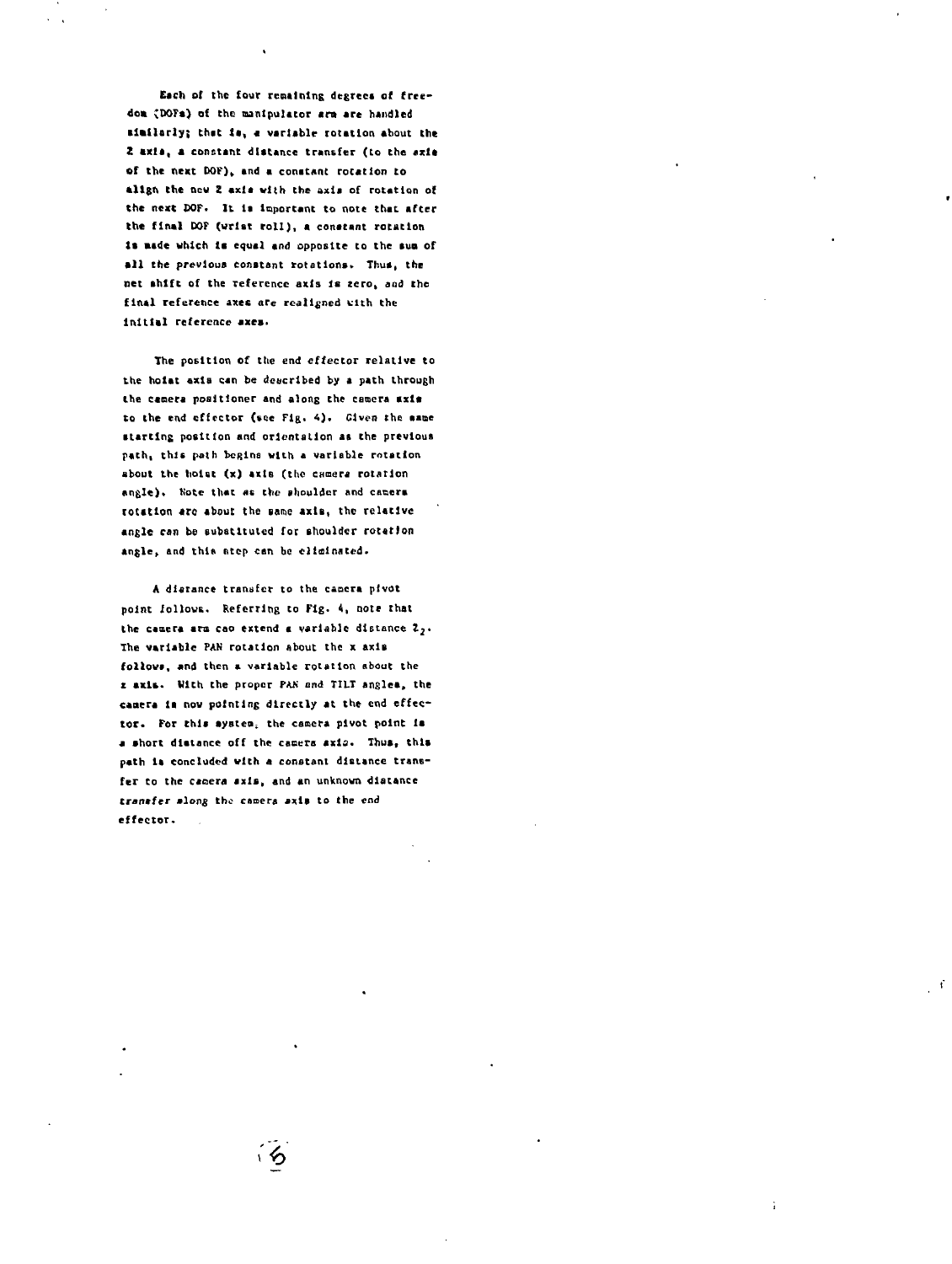**The analytical problua ran be stated us follows; Given the values of the parameters and variables of the ssnlpulator and camera positioner, what PAN snd TILT angles are needed to /** at the camera at the end effector?

**The coouaon starting point for the two paths to the end effector was arbitrarily chosen as the hoist axla at ahouldcr pivot elevation In order to conveniently separate the kinematics of the manipulator and the camera positioner. The equations for the needed PAN and TILT angles are obtained by aelectlng a common starting point, at the camera pivot point, with the TILT angle associated with one path and a PAN angle associated with the Becond path. This uncouples the unknowns when the xt y, and x positions of each path are equated. The kinematics equations are derived and solved In detail In Appendix A.**

### **III. IMPLEMENTATION**

**Requirements for Implementation of the tracking algorithm Include appropriate equipment, a position control algorithm, user friendly nan/&\*chinu Interfacing, and the dosign of s real-time camera control software package as described below.**

**The position Information for each independent variable Is needed and can be obtained easily from potentiometers. Rotary potentiometers are atandard equipment on the TOS SM 229, and are also provided on the camera-positioning system. A host computer with analog Input and output capability la required.**

(ખ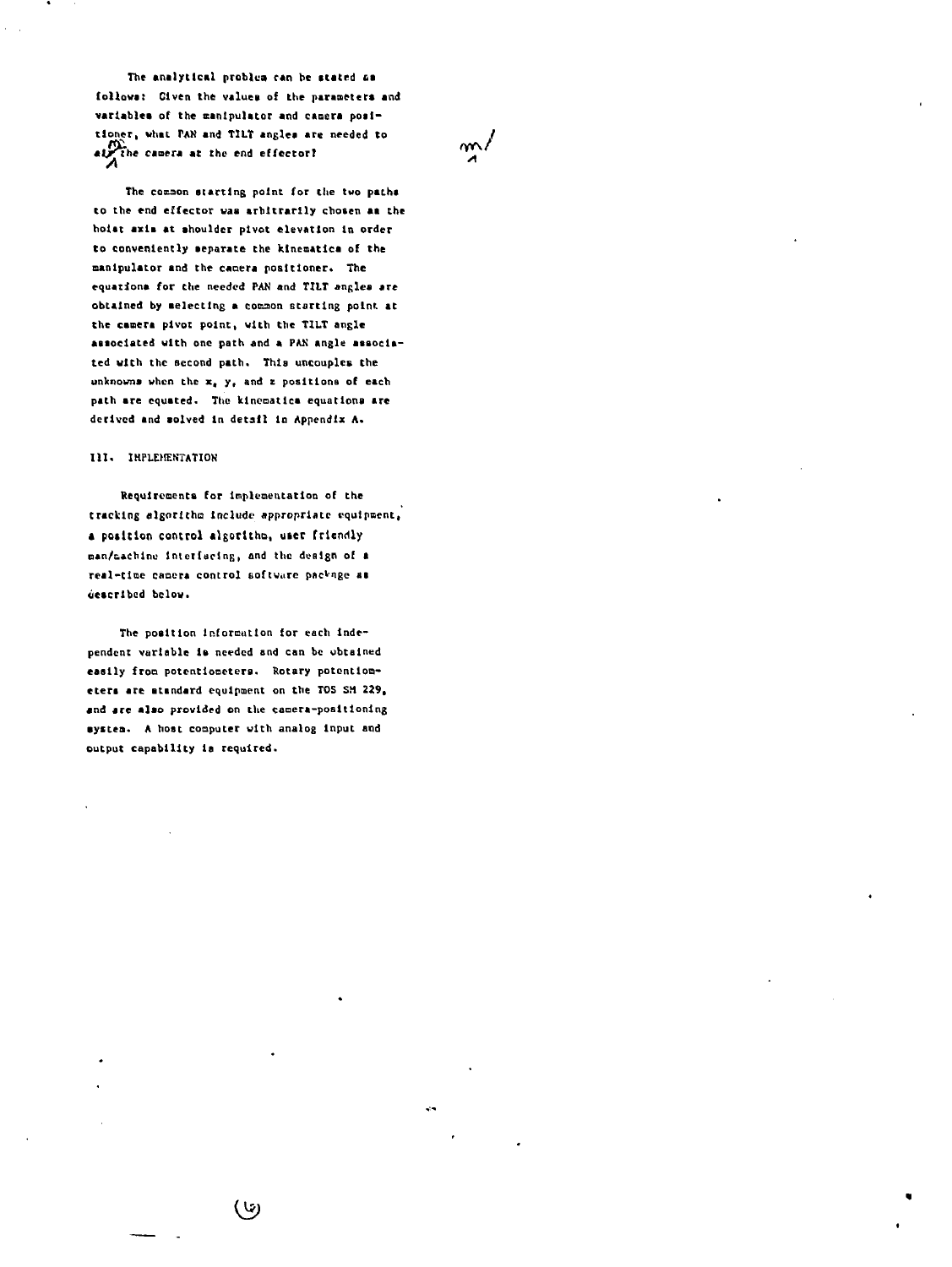Propet drive signals to the camera pan and tilt drives must be applied in order to achieve the desired camera angles. A simple control algorithm constacing of linear control plus bangbang control with a deadband was implemented for the following reasons:

 $\ddot{\phantom{a}}$ 

1. Because a steady canera is desirable, cameta drives generally have friction characteristics that dominate their inertia. Therefore, when the camera drive signal stops, very little additional morion occurs.

2. It is desirable to place a deadband of about #2 deg around the desired camera position so that small movements of the end effector will not cause camera motion; continuous camera motion can cause the operator to feel "seasick."

3. A pure time delay exists between the time the position data is read and the time the drive signal is sent. The magnitude of the bangbang drive signal is set so that time delay cannot cause the canera to overshoot the deadband. Note that in this way the canera stops at a random point inside of the deadband, and thus the average error is about half the deadband width.

A block disgram for the control system is shown: in Fig.  $5.3$ 

رتی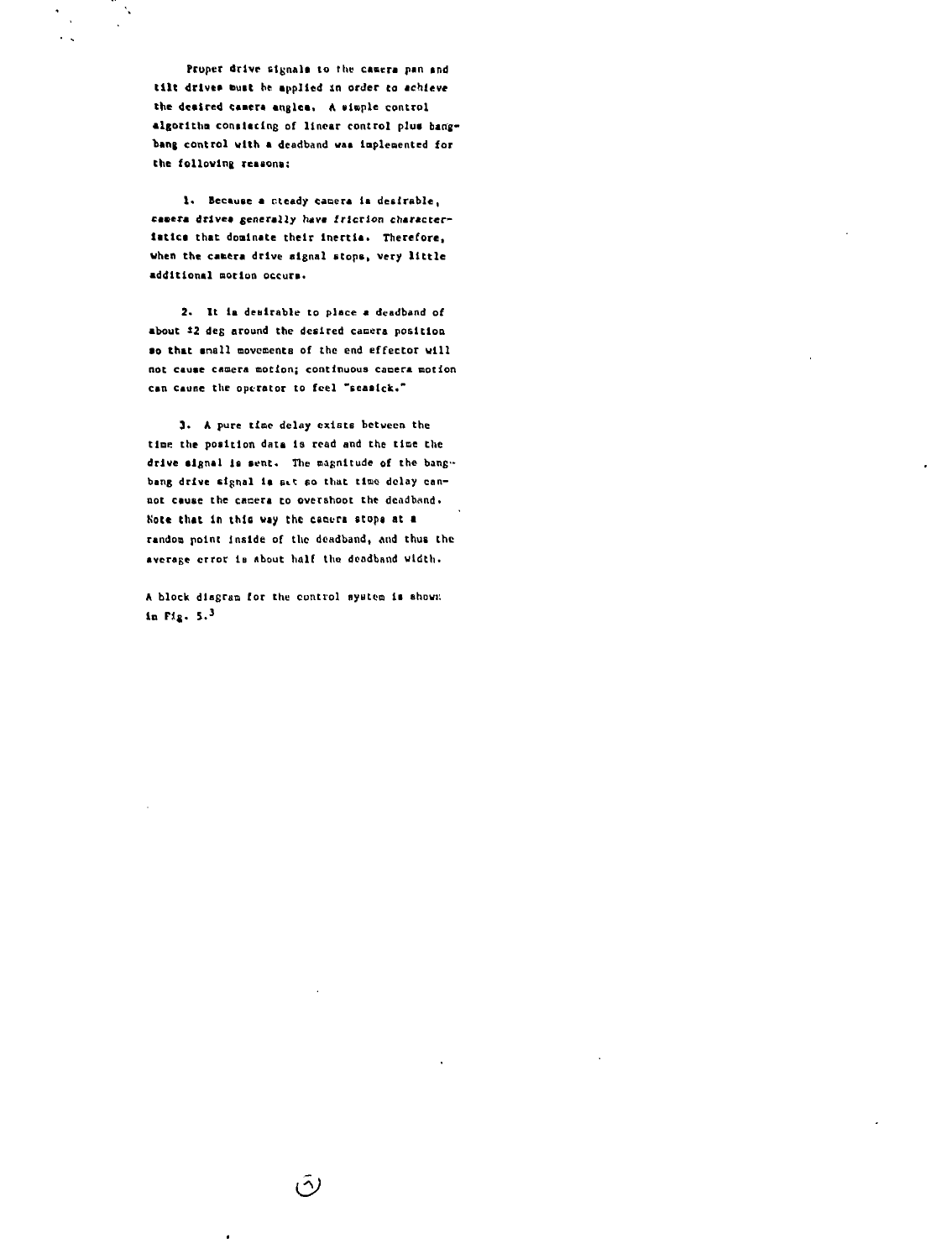Four modes were implemented for automatic camera tracking: One-time point-to-point, con**tinuous potnt-co-point, fully continuous, and Q>** voice command. Two main facesors were considered in evaluating the different modes. First, exces**sive camera movement, particularly with rapid directional changes, can cause the operator to feel seasick,\* Second, the purpose of automatic tracking Is to reduce operator work load, and therefore operator switching requirements should** be ainimized. The four modes of implementing **automatic tracking are Kunmarlied In Table 2.**

**la one-time point-to-point tracking, the Initiating proapt was the touching of a switch on the camera control console. The system variables were read once, and the canera(s) driven to the calculated PAN and TILT angles. Although this** resulted in zero excessive camera movement, **operator Input was required for every camera adjustment.**

**Continuous point-to-point tracking was •lollar to the one-time node, except that the** routine repeated itself upon reaching the last **calculated orientation until the switch w«s** turned off. The smooth camera motion and dead**band alnlaltrd executive camera ooveocnt, and operator Input was considerably reduced\* It was observed, however, that significant lag occurred between actual and predicted location due to the slow speed of camera positioner motions and the elapaed time between calculations and reaching the actual desired position.**

**Fjlly contlnous tracking was sinllar to sontlnous point-to-point tracking, except that the desired PAN and TILT angles were updated with each pass through the loop. This allowed the cameras to follow the end effector faster la real ti.e.**

(V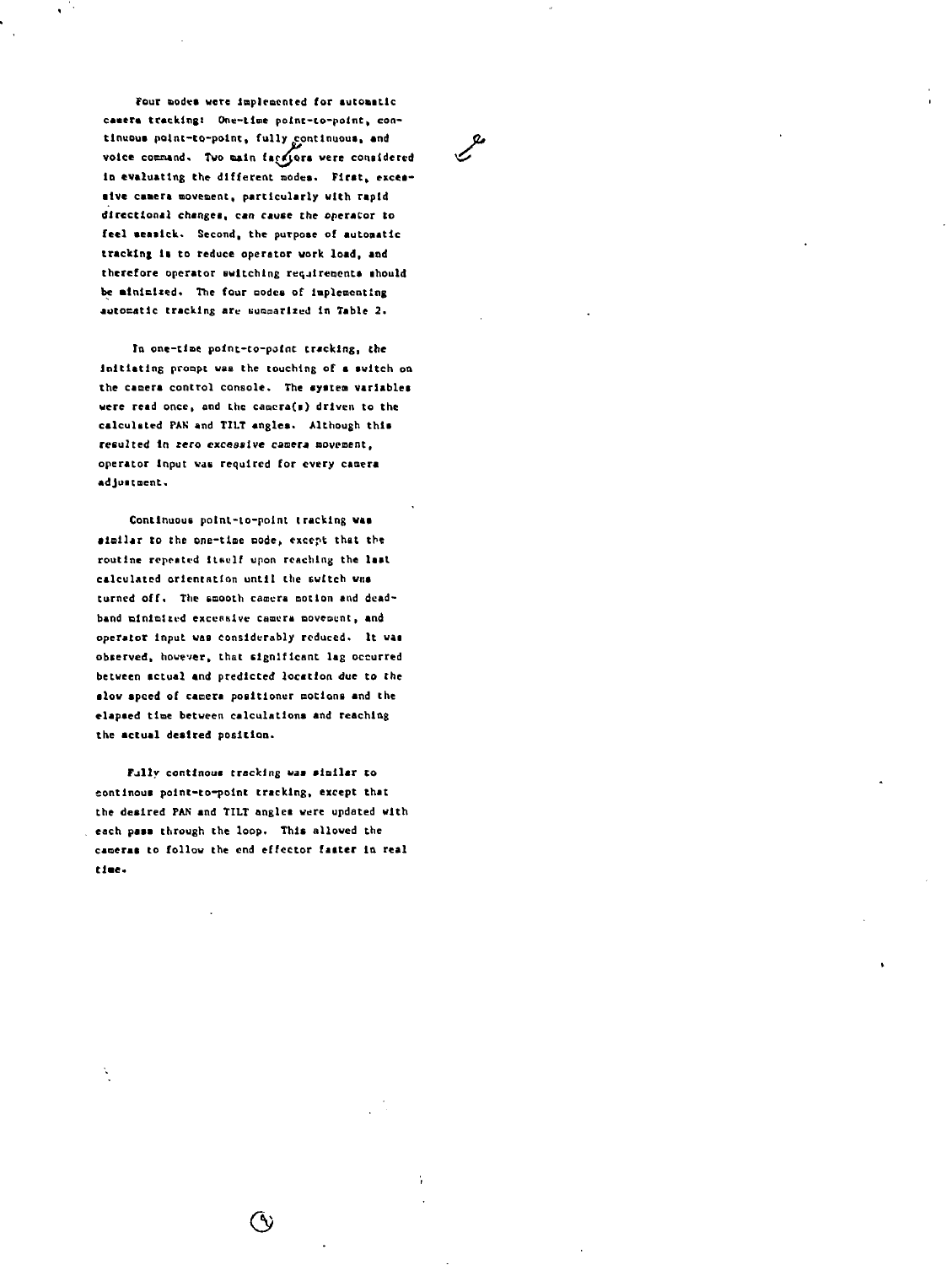| Mode              | Advantages          | Disadvantages     |  |  |
|-------------------|---------------------|-------------------|--|--|
| Due-time          | No excessive camera | Frequent manual   |  |  |
| point-to-point    | mavement.           | input required.   |  |  |
| <b>Continuous</b> | Little excessive    | Slightly reduced  |  |  |
| point-to-point    | Camera movement;    | real-time speed.  |  |  |
|                   | little operator     |                   |  |  |
|                   | input required.     |                   |  |  |
| Fully continuous  | Opticum real-time   | Excessive camera  |  |  |
|                   | sneed.              | movement.         |  |  |
| Voice coupand     | No canual input     | Reduced real-time |  |  |
|                   | required;           | speed.            |  |  |
|                   | no excensive camera |                   |  |  |
| ٠                 | novenent.           |                   |  |  |

 $\ddotsc$ 

Ä,

Table 2. Hau-machine interface (HHI) modes

 $\overline{a}$ 

Ä

 $\ddot{\phantom{a}}$ 

 $\Delta$ 

 $\ddot{\phantom{a}}$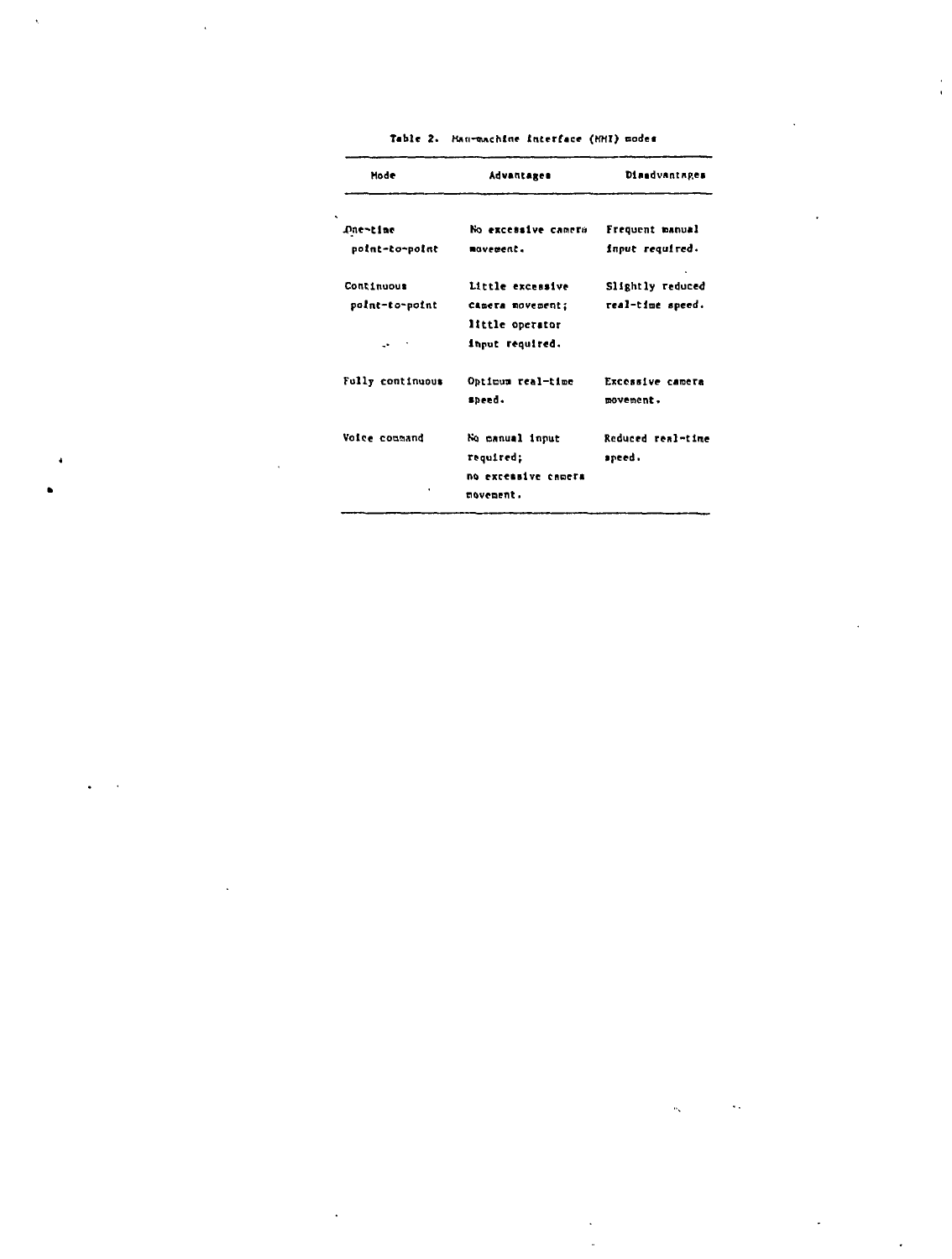**To Icpleacnt voice command tracking, a voice recognition package was Integrated into the camera control software, with one-llae point-to**point tracking initiated by the voice command  $\mathcal{U}$ **"Chopra One track" or "Caaera Two tt^c\h^f This offered the dUtlncC advantage of allowing the** operator to switch in automatic tracking without **retracing the oanlpulators.**

**The software for real-time camera control vas written In FORTRAN FOUR PLUS and implemented on a PDP 11/34 computing system. The package handles all oanlpulator transformations and** controls for the on-board cameras. A flowchart for the task is shown in Fig. 6.

**Connunlcation between the host and the rrnote envtronnont ii provided over a tnultl**plexing link. The initiating prompt and drive signals are sent from the host to an 8085 micro**processor tn the rcmotf cell. The 6085 perform** the servo-activation of the camers **POFs** and **return\* caopra position lnfornntion nnd Unit**  $\text{status to the host.}$  Voltages from the manipula**tor position potentiometers sre tny it directly to the rDP 11/34 A/U ports. Input from the operator station Includes direct analog voltages from nanual joystick potent 1onetera, and digital Inputs froa switches. Software switching was designed to allow cooplete manual override of automatic tracking.**

**The required calculation tine was neaaured** by putting each subroutine in a tight "DO" loop for 500 iterations and using a system subroutine (SECNDS) to find the total time required. It was **found that subroutine TRACK, which receives the row position data and calculates the needed PAN And TILT angles for both caoeras, required** 0.0115 a per loop. Subroutine AUTDRV, which **receives t\*ie needed and actual FAN and TILT angles and generates the appropriate drive signals, required only 0.0013 • per loop. Thus, the total calculation tlae was considerably less than \ the time delays specified In the code used to**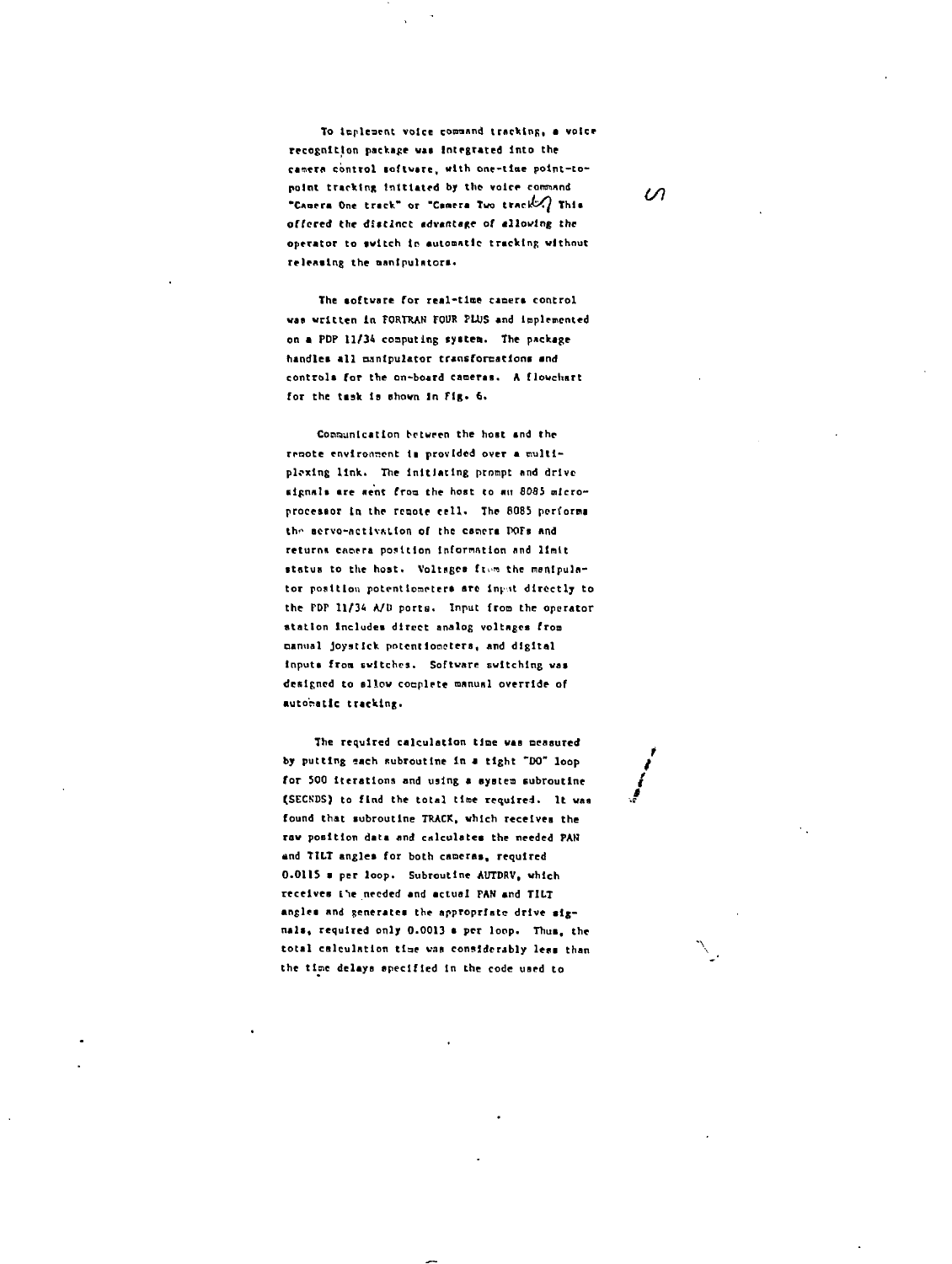**•lov total loop speed to about 3 Hz. (Three HE was considered to give satisfactory performance, «nd Blowing Che tAsk to this speed allowed greater freedos (or other real-time tasks.) Note that this saeasured calculation tise doe\* not** include the data acquisition time, which is quite **device dependant.**

#### **IV. RESULTS**

J.

ż

**For the TOS SH-229 system with a host PDP 11/34, the calculated PAN and TILT angles for each caaera were manually checked by centering Che end effector In the corresponding TV screens** and requesting the hoat computer to print the **Actual and desired PAN and TILT angles. For the full range of enntpulator and cnocra configurations, the Average error vat 0.9 deg and the vaxlaum error wne 2.0 deg\* Adding a conatont** correction factor of up to 11 deg to each PAN and **TILT angle resulted In an average error of** 0.4 deg and a maxinum error of 1.1 deg, which was **considered satisfactory. In fact, this error Is** much smaller than the deadband values of #2 deg.

The camera variable calibration was one **error source. The pan, ttlt, rotate, and extend variables vere calibrated using hand-drawn chalk lines between plunbobs, protractors, rulers, and** visual sightings along the camera axis. Uncer**tainties were \*.6tlcated at about ±2.5 deg, 1\*0 deg, l.S deg, And 0.5 In. for Che pan, tilt, rotate, and extend respectively. Cantilever bending of the caoera booms was another source of error. This resulted in a slight position change and angular offset, so that the pan and tilt angles were not truly about the horizontal and vertical axes. Note that this could be measured** and included in the kinenatic podel if desirable. The panipulator arm angles were measured with bubble balance protractors accurate to 20.5 deg, resulting in minimal uncertainty in these **variables\***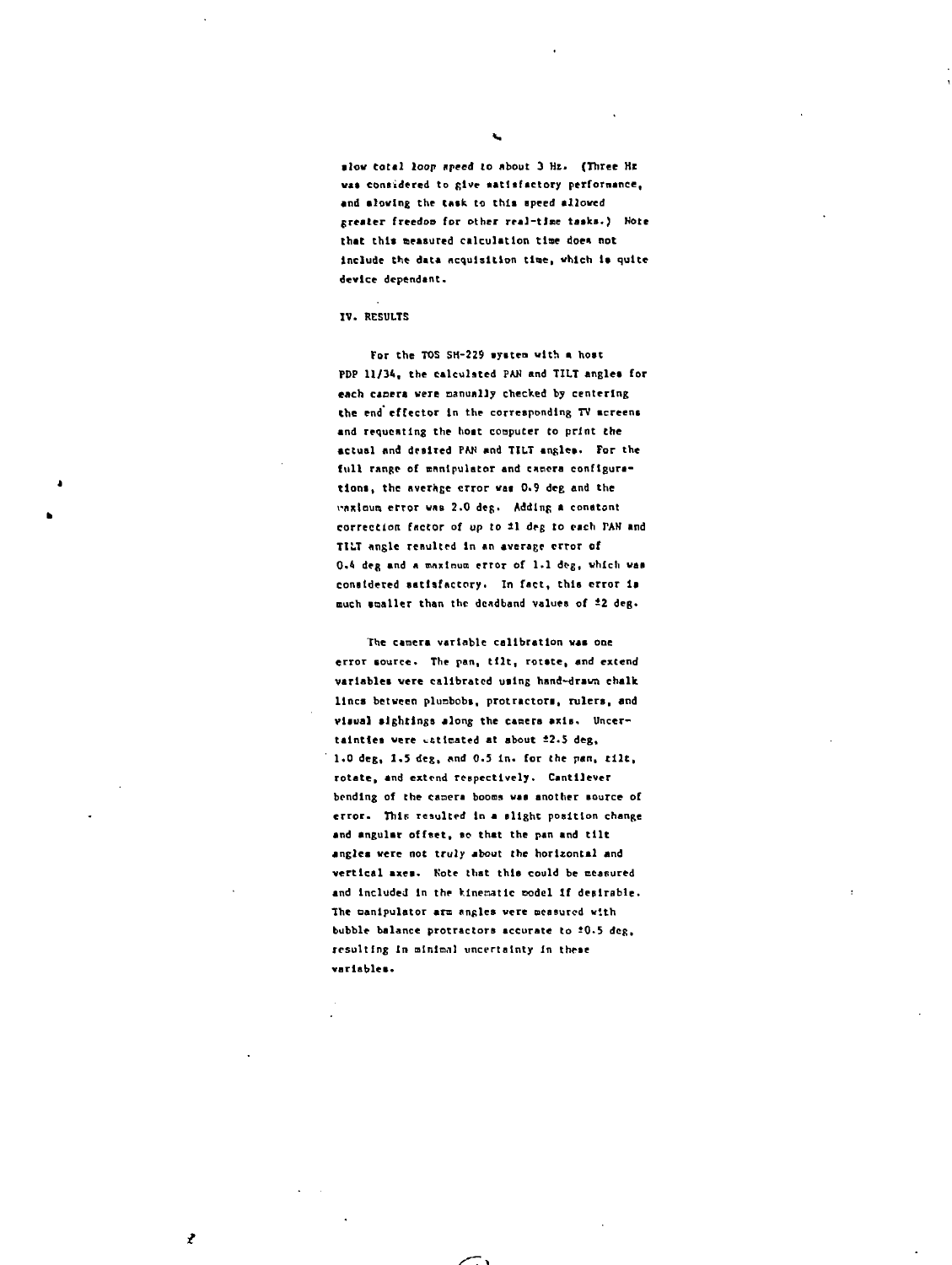**V.** SUNNARY

**A successful nutoaatic canera tracking ayitea has been denonstra red at the Remote Syateaa Development Facility. Utilizing 4\* 4 matrix representation of manipulator and canera** locations and orientations, the needed camera PAN **and TILT angles are determined in real tlae.** The response of manipulator operators to this **new development han been very poaltlve as It** reduces both mental and manual operator activity **by automating canon positioning tusks• Similar trAcklag techniques will be applied to future**  $\sim$ **manipulator ayntems developed by the Remote Control Engineering Croup at the Oak Ridge National Laboratory.**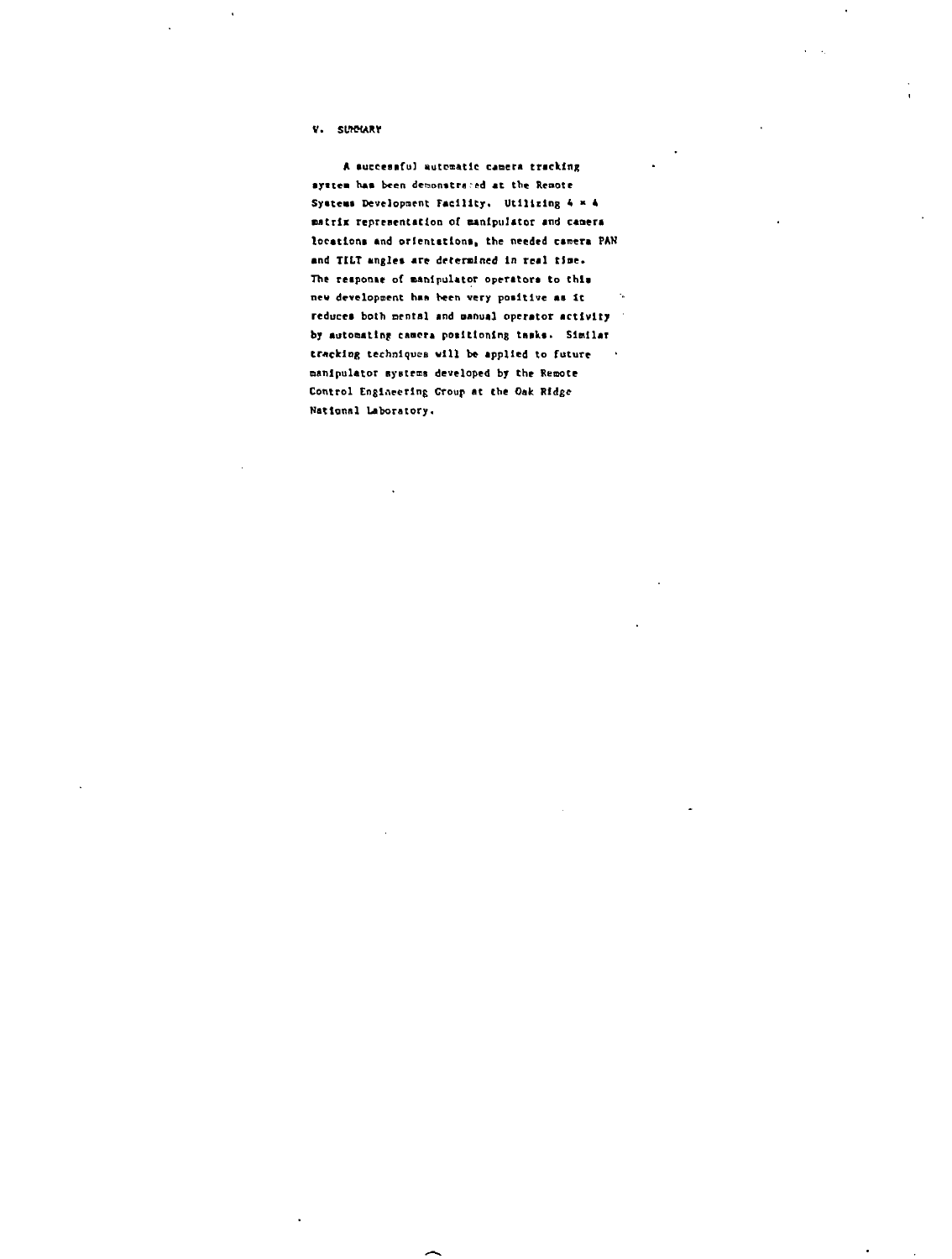# **BIBLIOGRAPHY**

 $\ddot{\cdot}$ 

1. TeleOperator Systems Corp., Bohemia, N.Y.

2. R. P. Paul, Robot Manipulators, Cambridge, Mass.: MIT Press, 1981.

3. K. Agata, Hodern Centrol Engineering,<br>Englevood CIIffs. N.J. Prentice-Hall, 1970,<br>p. 540.  $\mathscr{L}$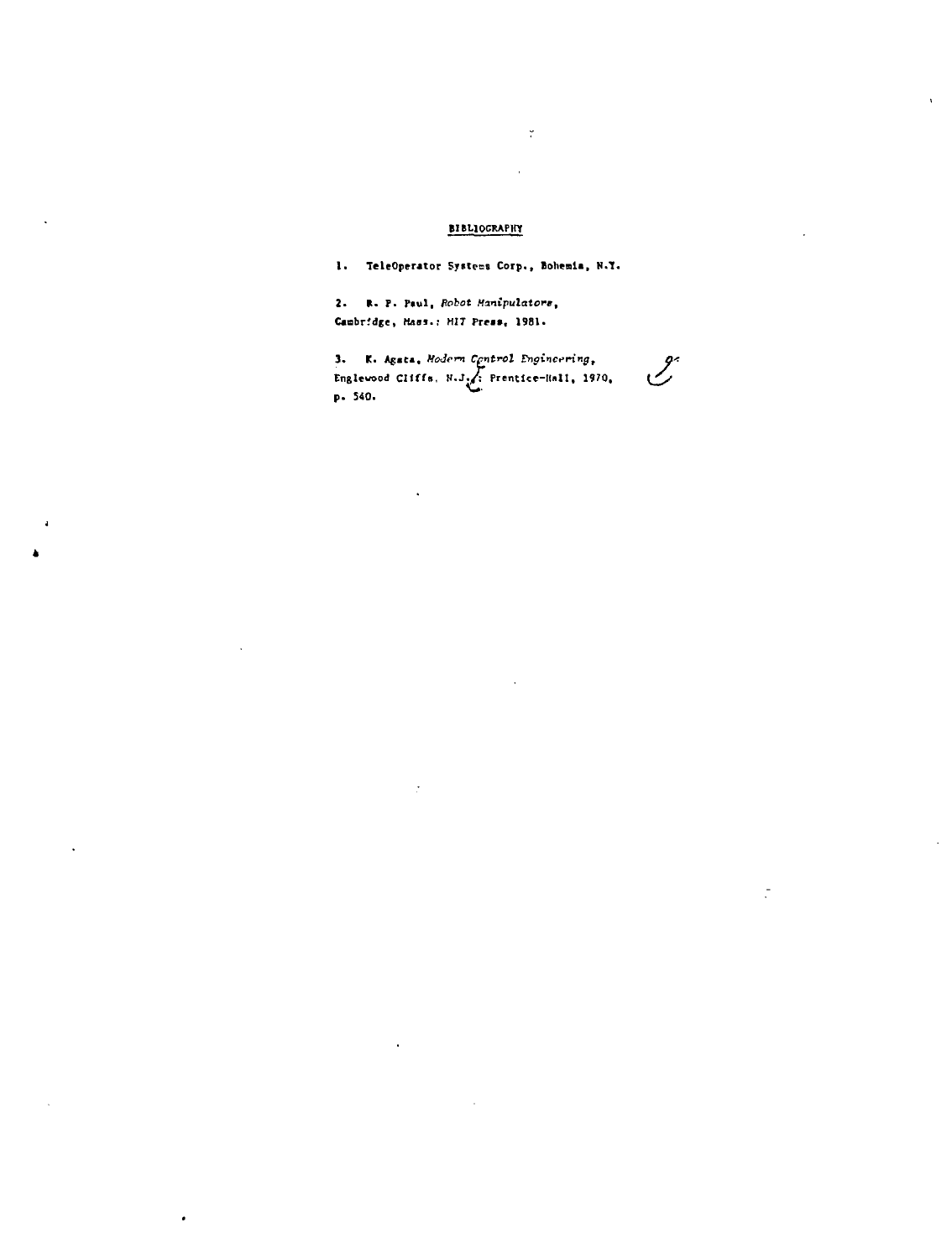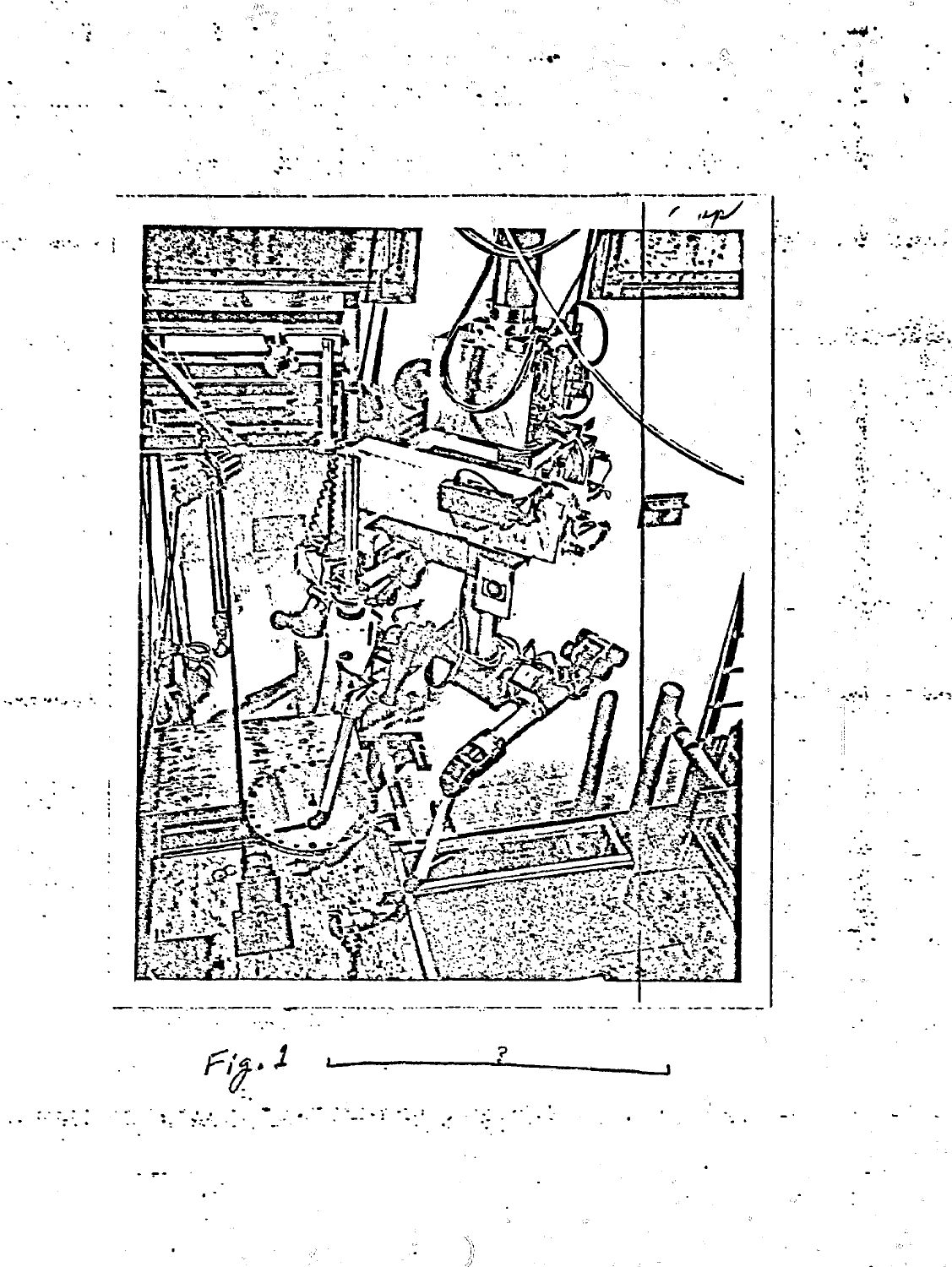**ORNL-DUG 83-10772**



**FIG. 2 - KINEMATICS OF SM-229 WITH BOOH MOUNTED CAMERAS.**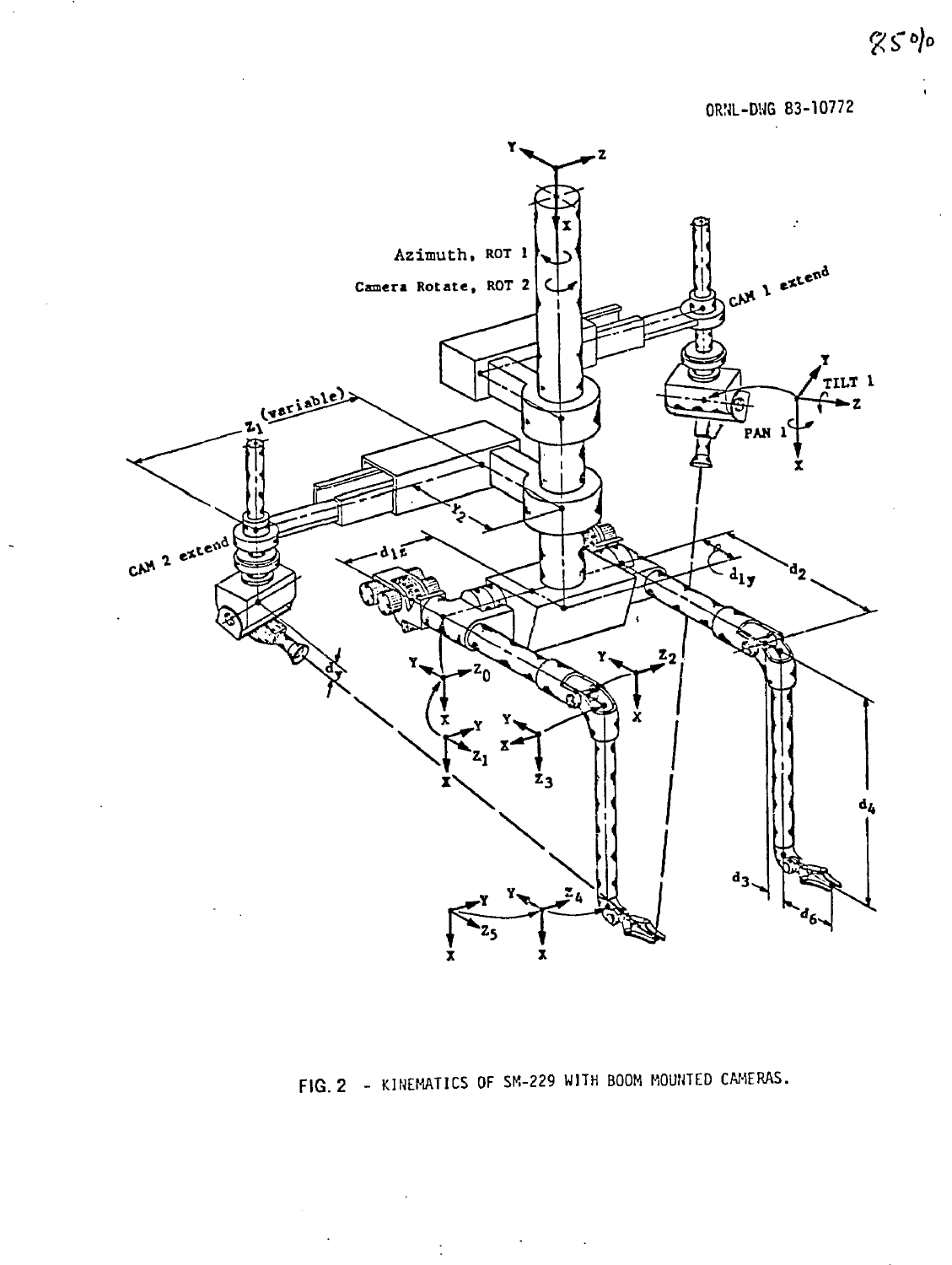OWL-DUG 83-10771



**FIG. 3 - PATH 1 THRU MANIPULATOR ARM.**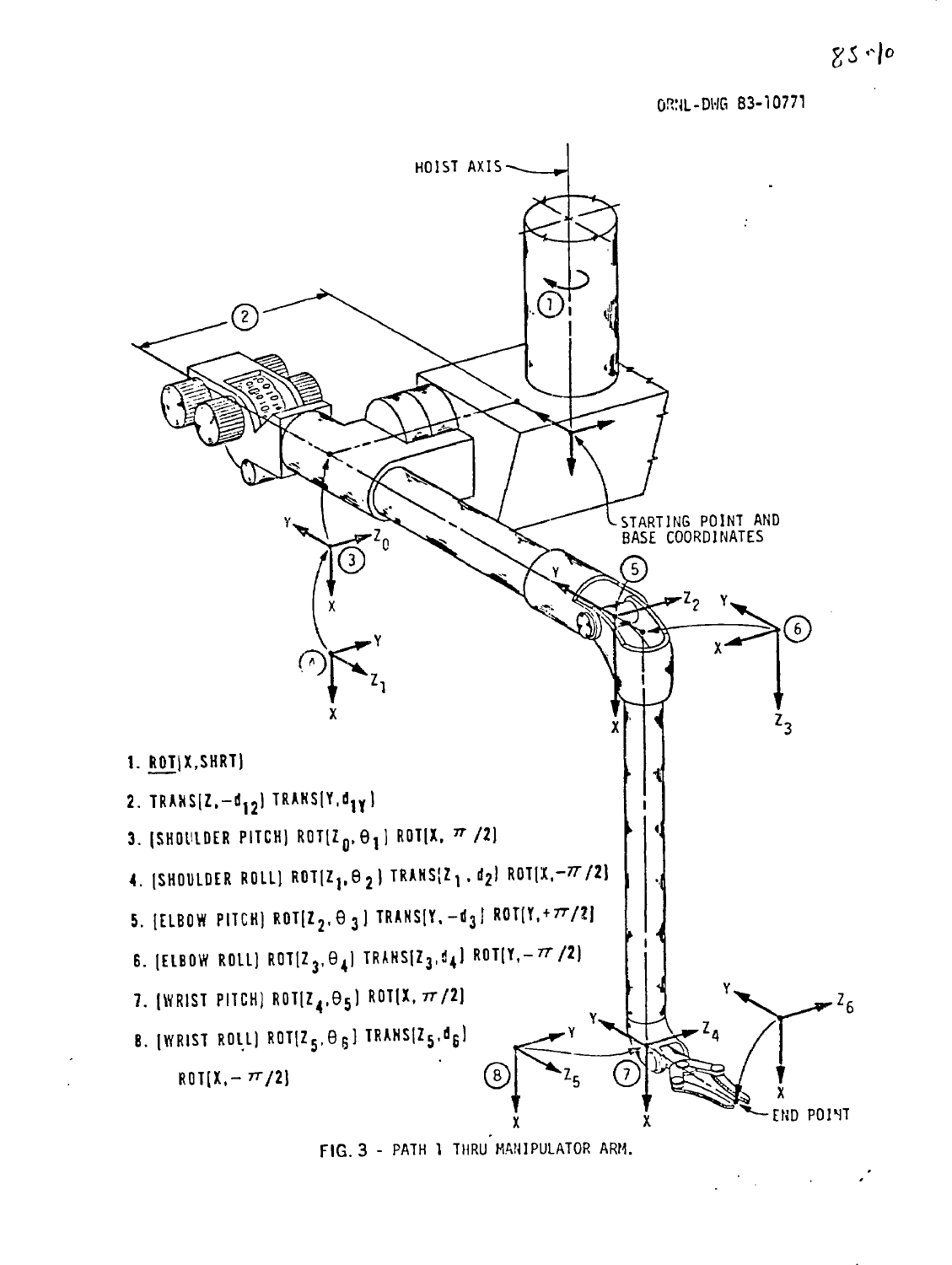

 $\hat{\mathcal{L}}$ 

 $S3.7c$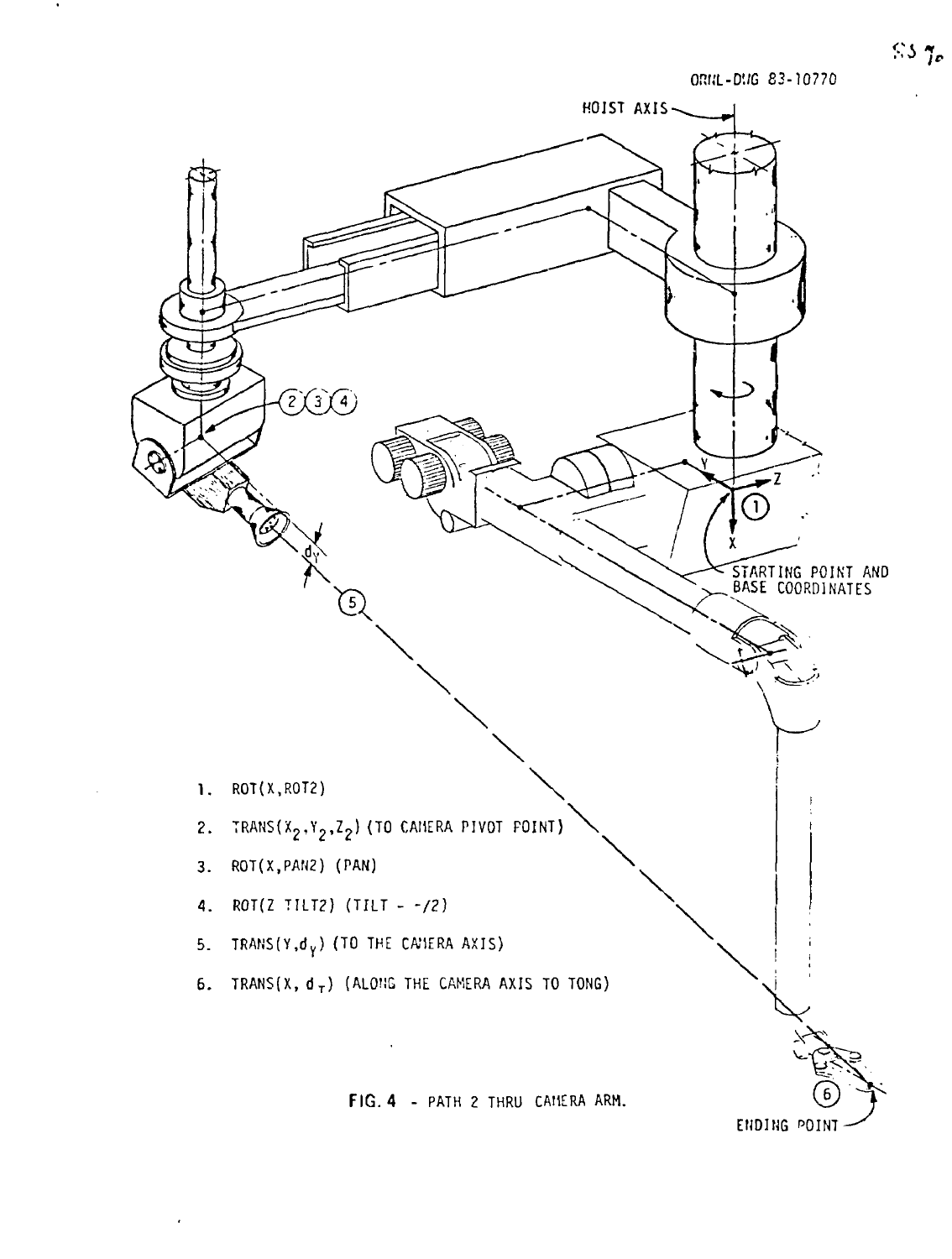



 $\ddot{\phantom{0}}$ 



Fig. 9. Classed-leap Remain manipulater central <sup>3</sup>

 $\ddot{\phantom{1}}$ 

 $\frac{1}{4}$ 

 $\boldsymbol{\cdot}$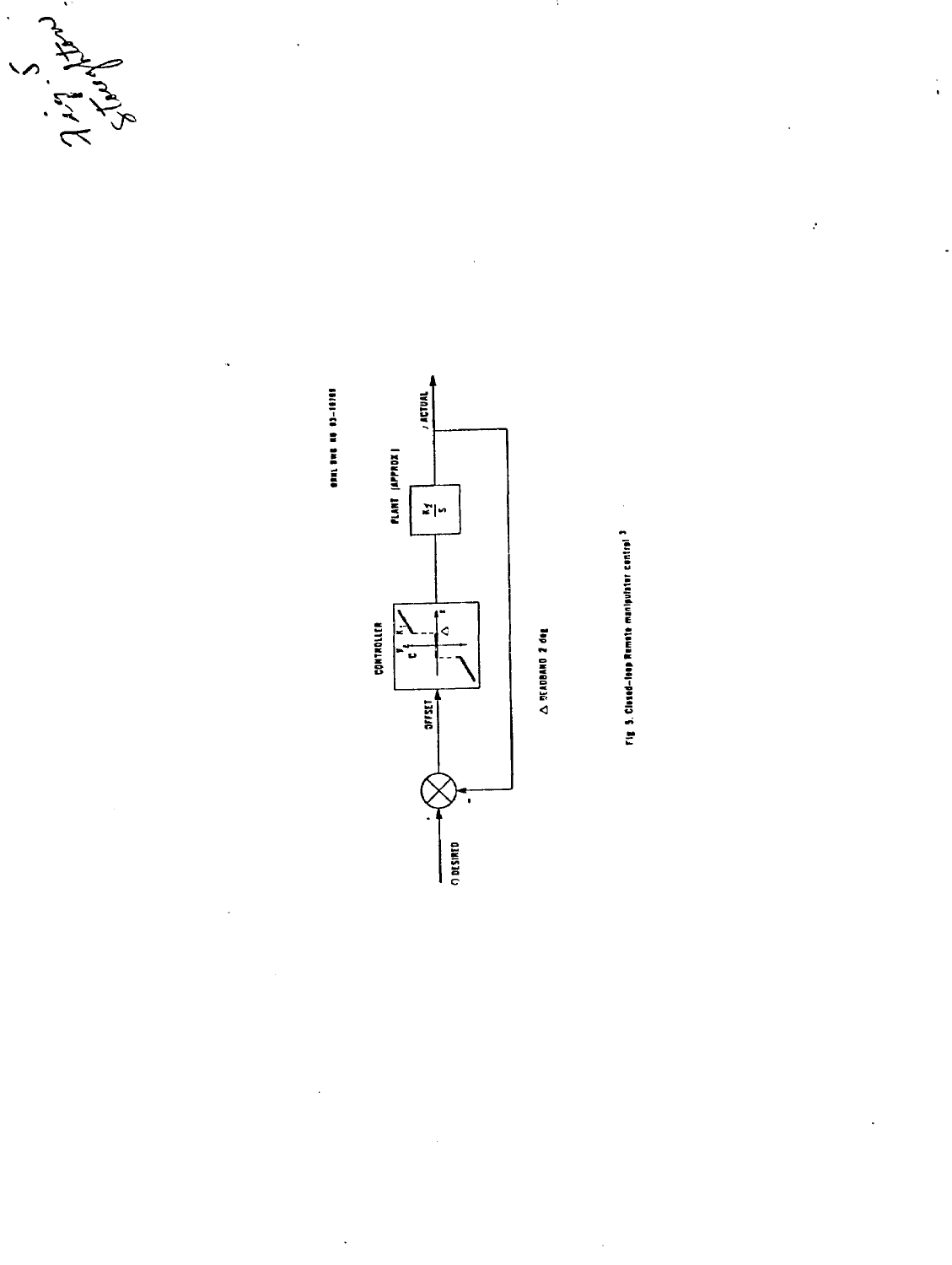



 $3 - 7$ 

 $\ddot{\phantom{0}}$ 

 $\cdot$  $\ddot{\phantom{0}}$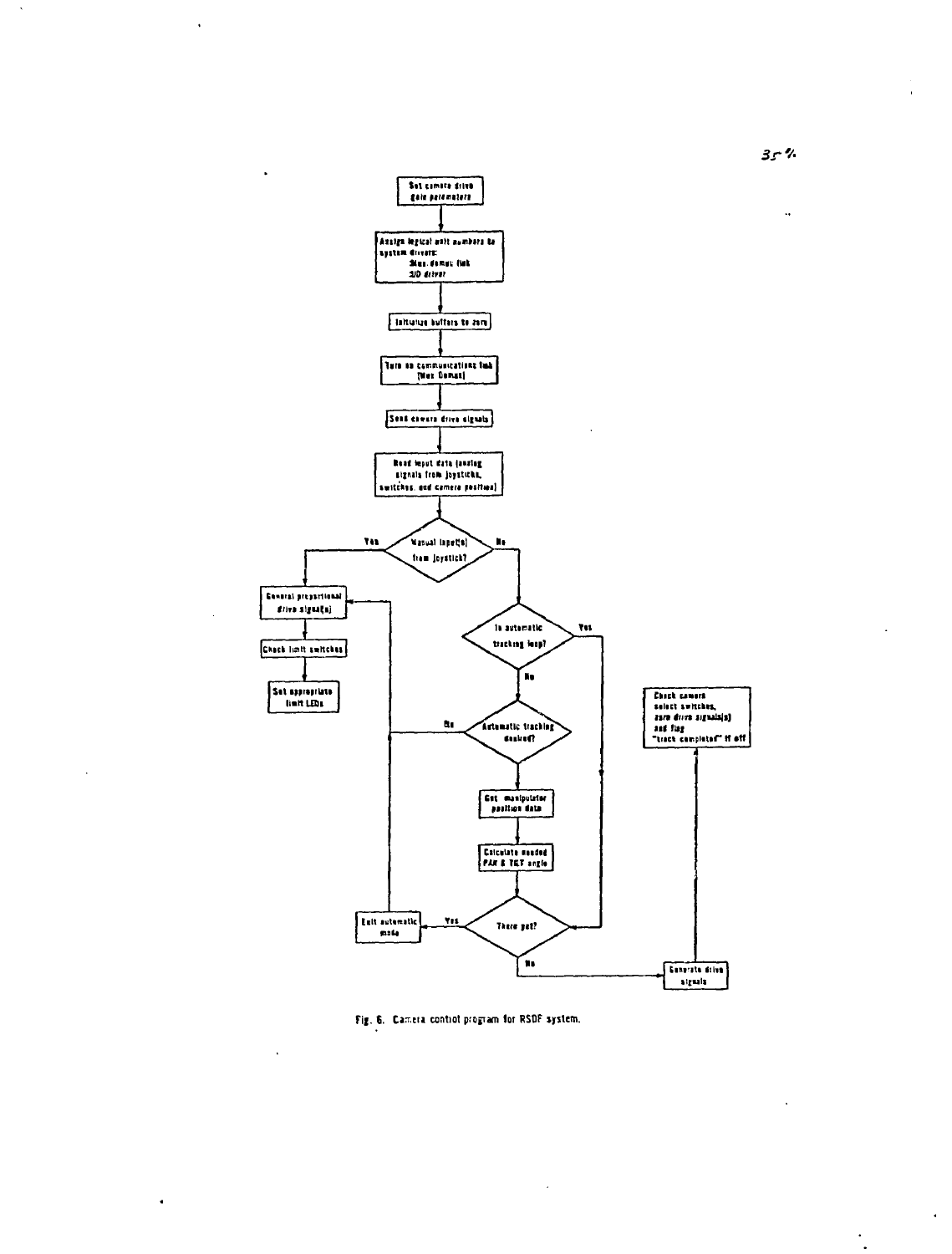## APPENDIX A

This appendix contains the equations for the FAN and TILT angles for the RSDF system with the TOS Model SM-229 manipulator.

l,  $\ddot{\phantom{a}}$ 

 $\mathcal{L}_{\mathcal{A}}$ 

 $\cdot$ 

 $\sqrt{2}$ 

 $\ddot{\phantom{a}}$ 

| Notation and Nomenclature;                                                                                                                        |  |
|---------------------------------------------------------------------------------------------------------------------------------------------------|--|
| $Rot(x_1 \theta_n)$ = rotation about the X axis an                                                                                                |  |
| angle <sup>8</sup>                                                                                                                                |  |
| $\texttt{Trans3d}_x, d_y, d_z) = \texttt{translation a distance } d_x \texttt{ in}$                                                               |  |
| the x direction, $d_y$ in the y                                                                                                                   |  |
| direction, and $d_g$ in the $x$                                                                                                                   |  |
| direction                                                                                                                                         |  |
| $d_{1\phi}$ = hoist axis to shoulder pivot                                                                                                        |  |
| distance (y direction)                                                                                                                            |  |
| $d_{1x}$ = holst axis to shoulder pivot                                                                                                           |  |
| distance (z direction)                                                                                                                            |  |
| $d_2$ = shoulder pivot - elbow pivot                                                                                                              |  |
| distance, inches                                                                                                                                  |  |
| d <sub>3</sub> - forearm axis offset from                                                                                                         |  |
| elbow, inches d, = elbow pivot                                                                                                                    |  |
| - wrist pivot distance along                                                                                                                      |  |
| forearm, inches                                                                                                                                   |  |
| d. - wrist offset from forearn                                                                                                                    |  |
| axis, inches                                                                                                                                      |  |
| $d_E$ = wrist pivor = tong end                                                                                                                    |  |
| distance, inches                                                                                                                                  |  |
| $x_1, y_1, z_2 - x, y,$ and z distances from the                                                                                                  |  |
| holat axis at shoulder plvot                                                                                                                      |  |
| elevation to the camera one                                                                                                                       |  |
| pivot point (all positive)                                                                                                                        |  |
| X2, Y2, Z2 - same as above but for Camera 2                                                                                                       |  |
| PAN1, PAN2 - pan angles for Cameras 1 and 2                                                                                                       |  |
| TILT1, TILT2 = tilt engles - 1/2 for cameras                                                                                                      |  |
| 1 and 2                                                                                                                                           |  |
| d <sub>y</sub> = offset of camera axis from                                                                                                       |  |
| camera pivot point (same for                                                                                                                      |  |
| both cameras)                                                                                                                                     |  |
| $d_T =$ distance from camera to tong                                                                                                              |  |
| gripper                                                                                                                                           |  |
| ROTI, ROT2 - rotation angles for cameras 1<br>and 2                                                                                               |  |
|                                                                                                                                                   |  |
| SHRT - rotation of the shoulder                                                                                                                   |  |
| $S_n$ , $C_n - SIN(x)$ , $COS(x)$<br>T <sub>6</sub> - total manipulator arm                                                                       |  |
| transformation matrix                                                                                                                             |  |
|                                                                                                                                                   |  |
| $T_{\mathbf{x}^*}T_{\mathbf{y}^*T_{\mathbf{z}^*}} = \mathbf{x}_*, \mathbf{y}_*$ and $\mathbf{z}$ pusition of the<br>tong relative to the shoulder |  |
| pivot as determined in                                                                                                                            |  |
| $T_6 = (T_{14}, T_{24}, T_{34})$                                                                                                                  |  |
|                                                                                                                                                   |  |
| ï                                                                                                                                                 |  |
|                                                                                                                                                   |  |

 $\ddot{\phantom{a}}$ 

ù.

 $\mathcal{A}^{\mathcal{A}}$ 

 $\ddot{\phantom{a}}$ 

 $\mathcal{L}_\mathrm{c}$ 

 $\ddot{\phantom{0}}$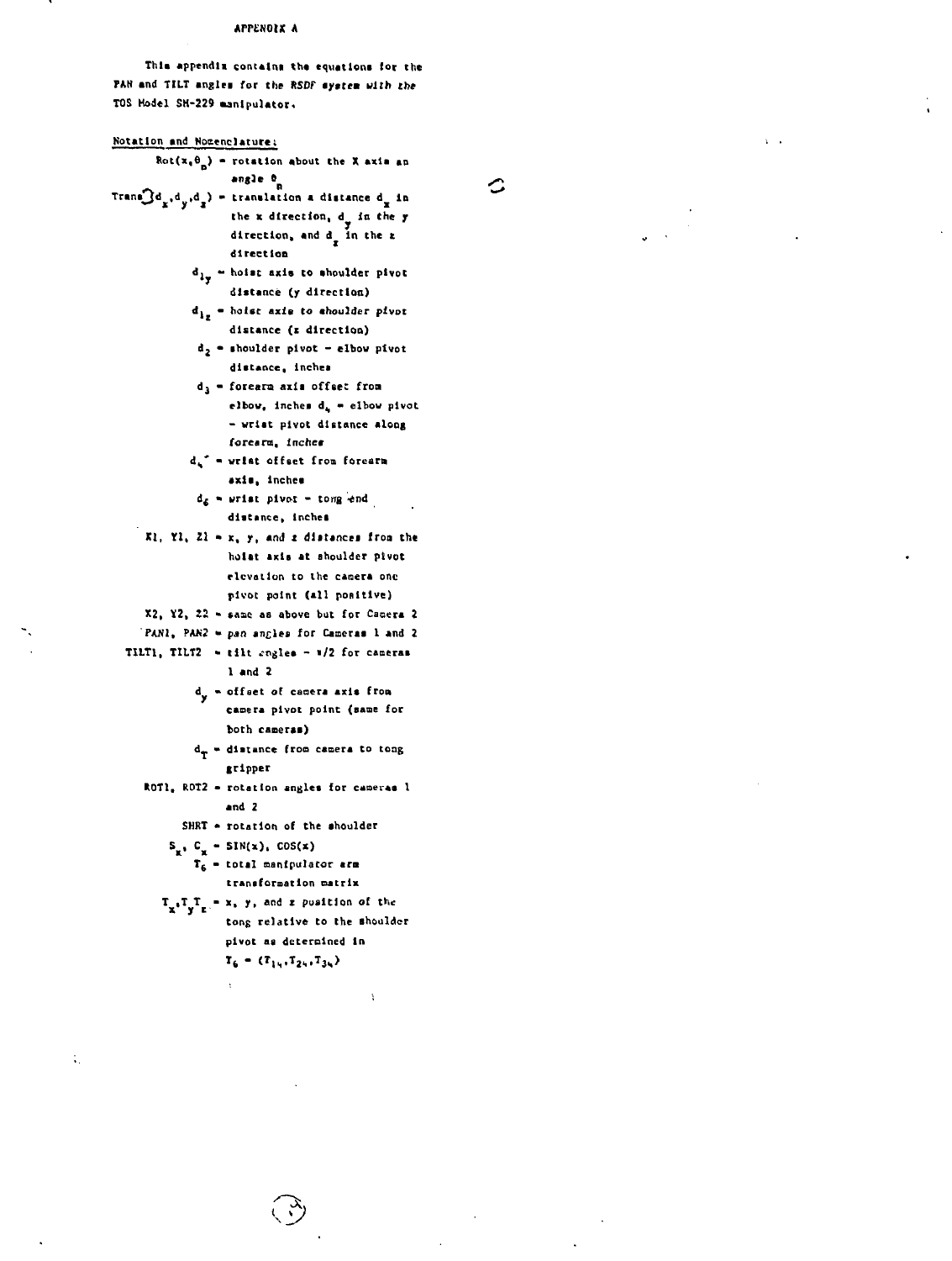## DERIVATION OF HANIPULATOR TRANSFORM, TE

Each motion of the arm is represented by an "A" transform. This transform, a 4 x 4 matrix, represents one independent motion. It may also represent characteristics of the physical system, such as the length of one of the linkages, and/or mathematical manipulations which simplify the model, auch as a shifting of the reference axes.

The following describes the calculations required to determine the position and orientation of the SH-229 manipulator.

Transform A represents the following process:

- 1) Rotation about the  $2_{n-1}$  axis an angle  $0_n$
- 2) Translation along the  $z_{n-1}$  axis a distance d
- 3) Transform A only: Translate along the<br>  $Y_{n-1}$  axis a distance  $d'$
- 4) Rotation of the reference axes an angle a about the x sxis OR an angle  $\beta_n$  about the

The A transforms are determined as follows:

 $A_3 = Rot(z, 0_3)$  Trans(0,-d<sub>3</sub>,0) Rot(y,\*/2)

The term Rot(y,  $x/2$ ) represents the angle  $\beta$  given in Table A.1. An angle a would correspond to Rot(x,a). These terms are included only for consistency, so that all variable rotations are about the Z axia (helpful when modeling system dynamics).

Efranc le

÷,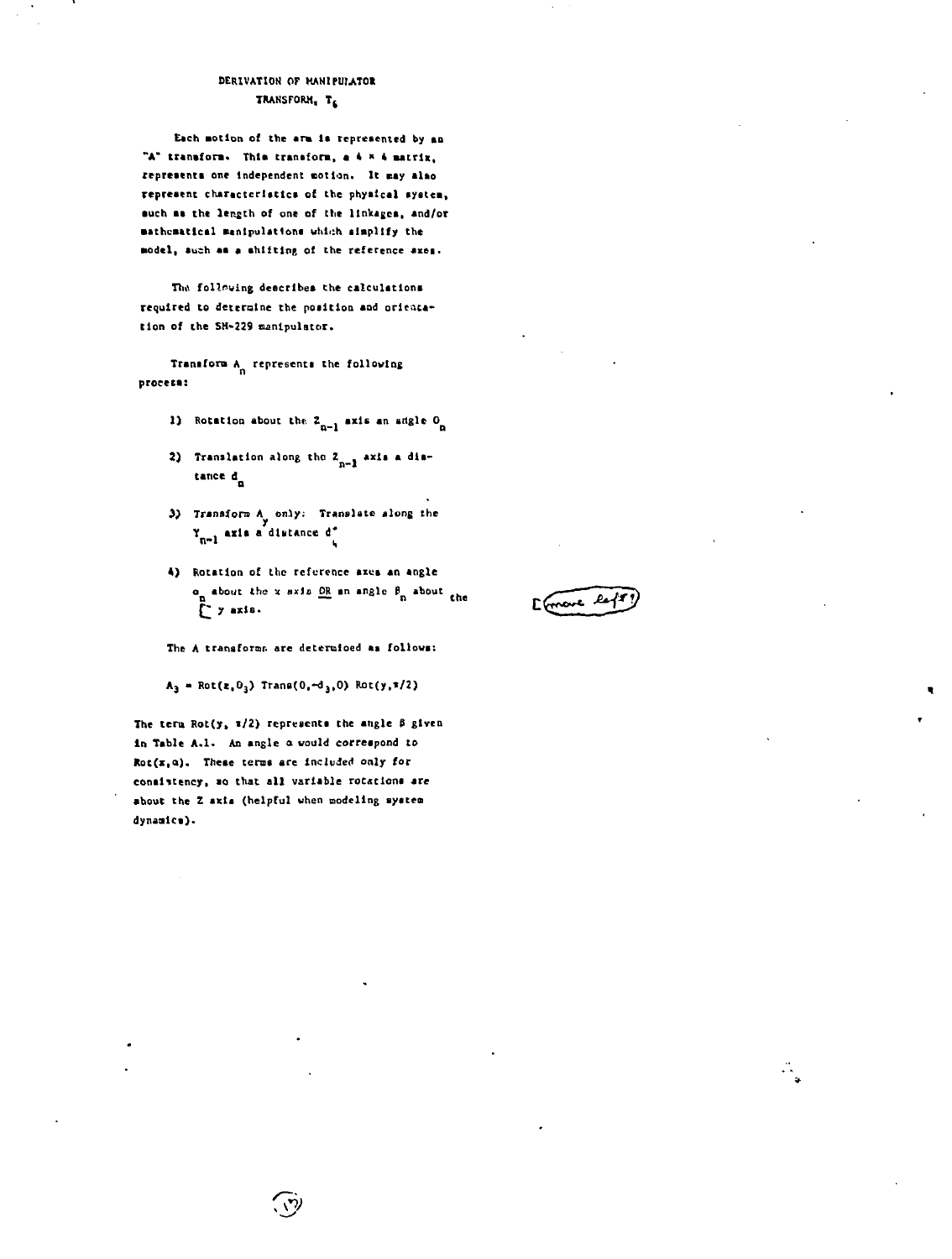### Table A.1. Transformation parameters

Ļ.

 $\ddot{\phantom{a}}$ 

| Transform Variable Q B |                               |          |                         | đ                         | Motion                                                 |
|------------------------|-------------------------------|----------|-------------------------|---------------------------|--------------------------------------------------------|
| ı                      | θ,                            | $1,2$ 0  |                         | o                         | Shoulder pitch                                         |
| 2                      | $\mathbf{0}_2$                |          | $-1/2$ 0 d <sub>2</sub> |                           | Shoulder roll                                          |
| J                      | $\mathbf{e}_3$                |          | $0 \t x/2 \t -d_3$      |                           | Elbow pitch                                            |
| $\clubsuit$            | $\pmb{\Theta}_{\pmb{\omega}}$ |          |                         |                           | $0$ -1/2 $d_{\mathbf{k}}, -d_{\mathbf{k}}$ Elbow roll* |
| 5                      | $\pmb{\theta}_{\pmb{\zeta}}$  |          | $x/2$ 0 0               |                           | Wrist pitch                                            |
| 6                      | $\theta_{\rm K}$              | $-1/2$ 0 |                         | $\mathbf{d}_{\mathbf{g}}$ | Wrist roll                                             |

 $^{\bullet}d_{\mathbf{q}}$ " is in the y direction.

|  | $C_3 - S_3 = 0$                      |  |  |  | 1000 |           | $0 \t0 \t1 \t0$ |  |  |
|--|--------------------------------------|--|--|--|------|-----------|-----------------|--|--|
|  | $S_3$ $C_3$ 000010 $-d_3$            |  |  |  |      | $0 1 0 0$ |                 |  |  |
|  | $A_3 = 0$ 0 1 0 x 0 0 1 0 x -1 0 0 0 |  |  |  |      |           |                 |  |  |
|  | 0 0 0 1 0 0 0 1 0 0 0 1              |  |  |  |      |           |                 |  |  |

$$
0 - S_3 C_3 d_3S_3
$$
  
\n
$$
0 C_3 S_3 - d_3C_3
$$
  
\n
$$
A_3 = -1 0 0 0 0
$$
  
\n
$$
0 0 0 1
$$

NOTE: For each matrix, the first three elements of the first column represent the x, y, r components of the new x axis. Similarly, the first three elements of the second and third columns represent the  $x$ ,  $y$ , and  $z$ components of the new y and z axes. The fourth column's first three elements represent the x, y, and z distances of the new origin from the base origin in the directions of the base origin.

 $\overline{\mathbb{Q}}$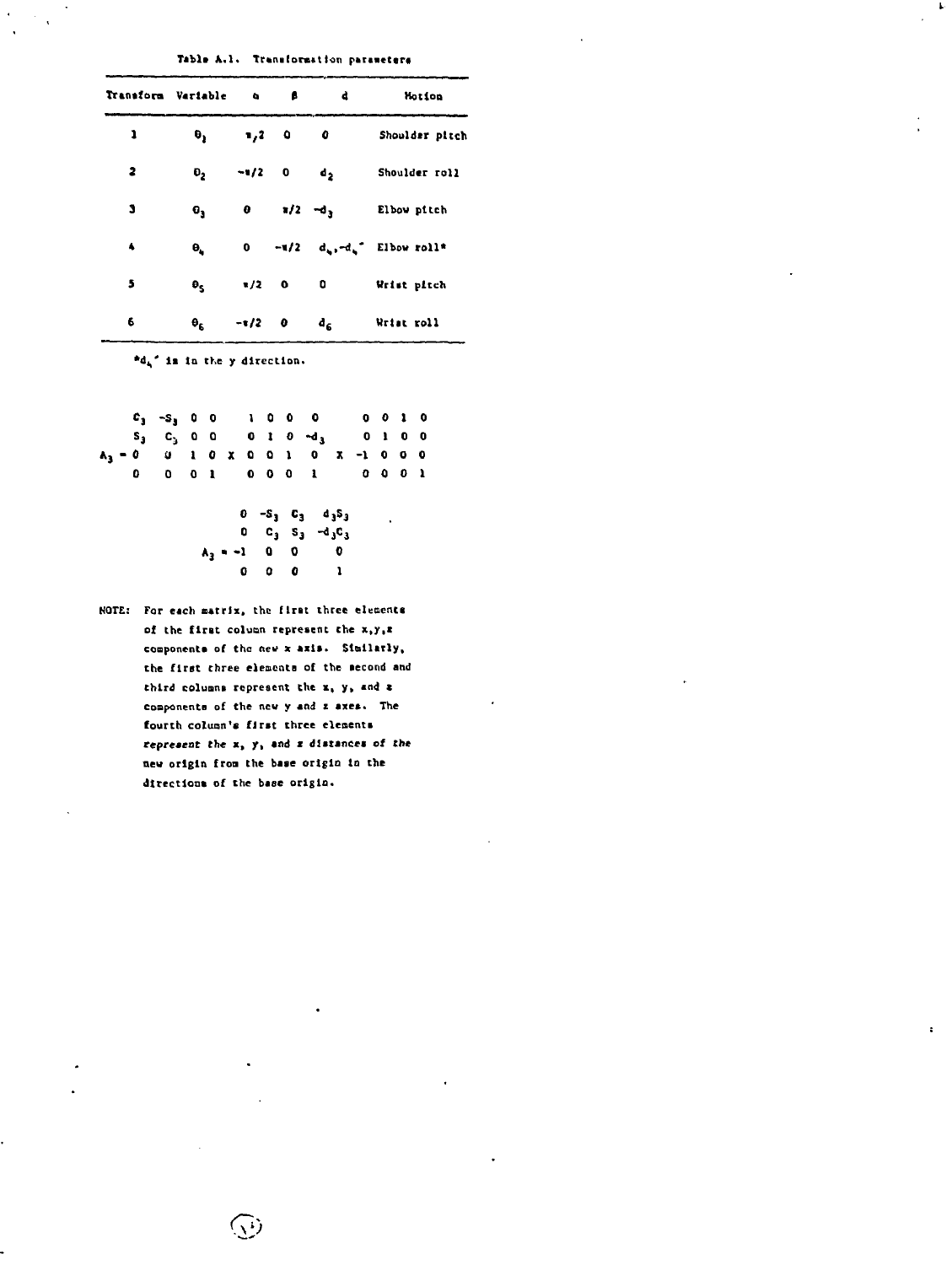$\ddot{\phantom{a}}$  $\ddot{\phantom{a}}$ 

 $\bullet$ 

The positions and orientations of each joint with respect to the fixed frame or each other are easily found by multiplying the appropriate A transforms.

Elbow matrix =  $T_2 = A_1 A_2 =$  $c_1c_2$  -s<sub>1</sub> -c<sub>1</sub>s<sub>2</sub>  $d_2s_1$  $s_1c_2$   $c_1$   $-s_1s_2$   $d_2c_1$  $\begin{array}{ccc} S_2 & 0 \\ 0 & 0 \end{array}$  $c_2$  o  $\bullet$  $\mathbf{I}$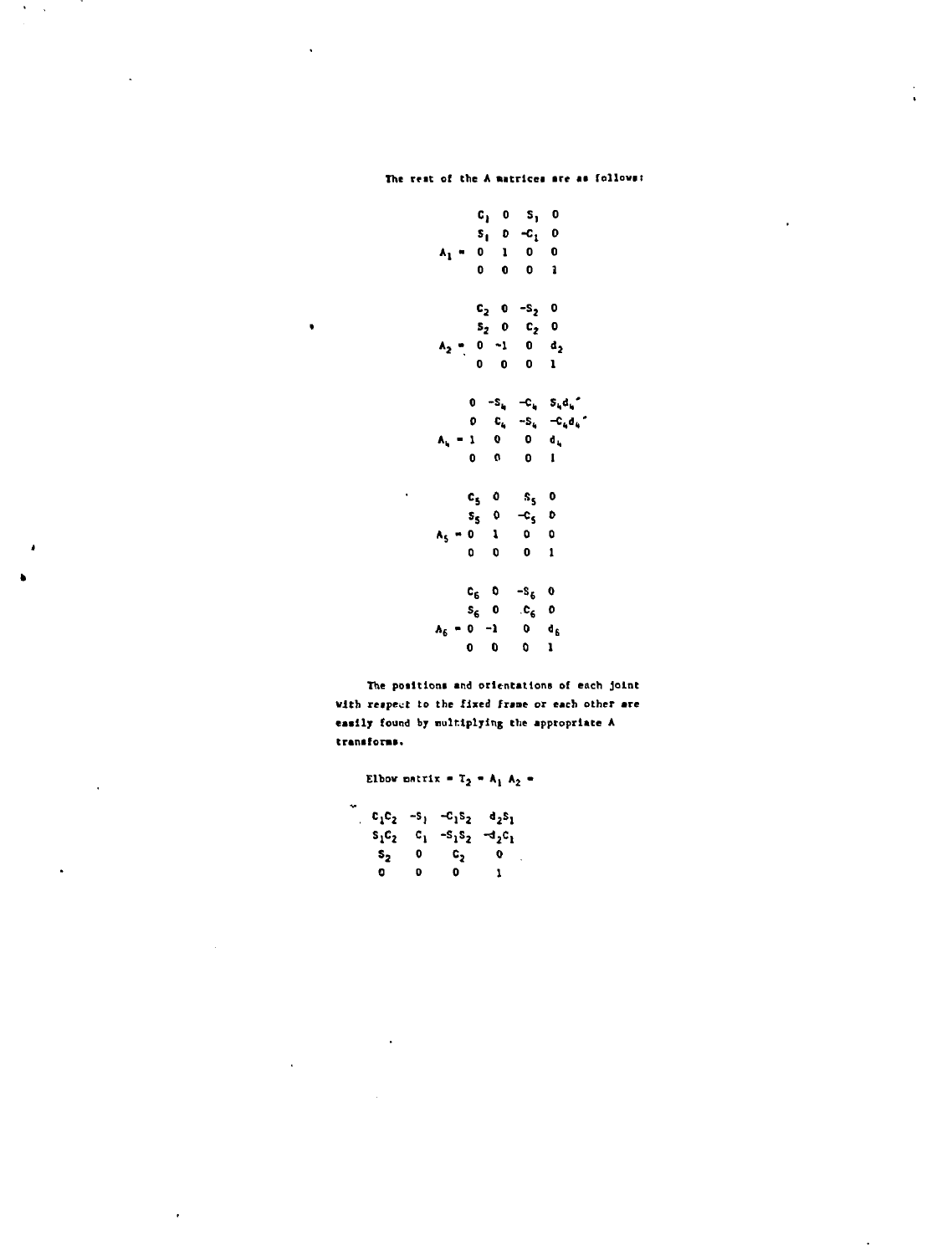```
Wrist matrix = T_{ij} = K_1 K_2 K_3 K_4
```
Ţ

|   |   | $W_{13} = W_{12} = W_{13} = W_{34}$         |   |
|---|---|---------------------------------------------|---|
|   |   | W21 W22 W23 W24                             |   |
|   |   | $T_{4} = W_{31} - W_{32} - W_{33} - W_{34}$ |   |
| û | ٥ | o                                           | 1 |

where

| 41 I              |   | $c_1c_2c_3 = s_1s_3$                                                                                                                            |
|-------------------|---|-------------------------------------------------------------------------------------------------------------------------------------------------|
| $W_{21}$          |   | $S_1C_2C_3 + C_1S_3$                                                                                                                            |
| $\mathbf{v}_{11}$ | ۰ | s-c,                                                                                                                                            |
| $\mathbf{u}_{12}$ | ۰ | $-C_1C_2S_3C_4 - S_1C_3C_4 - C_1S_2S_4$                                                                                                         |
| $v_{22}$          | ۰ | $-S_1C_2S_3C_4 + C_1C_3C_4 - S_1S_2S_4$                                                                                                         |
| $V_{32}$          | ٠ | $s_2s_3c_4+c_2s_6$                                                                                                                              |
| د ډ با            | ٠ | $C_1C_2S_3S_4 + S_1C_3S_4 - C_1S_2C_4$                                                                                                          |
| v <sub>23</sub>   | ٠ | $s_1c_2s_3s_4 - c_1c_3s_4 - s_1s_2c_4$                                                                                                          |
| v <sub>33</sub>   | ∍ | $s_2s_3s_4+c_2c_6$                                                                                                                              |
| $\mathbf{v}_{14}$ |   | $C_1C_2(C_3d_4 + S_3d_3 + S_3C_4d_4)$                                                                                                           |
|                   |   | $-S_1$ (S <sub>3</sub> d <sub>4</sub> - C <sub>3</sub> d <sub>3</sub> -C <sub>3</sub> C <sub>1</sub> d <sub>4</sub> ")                          |
|                   |   | $+ S_1 d_2 + C_1 S_2 S_1 d_2$                                                                                                                   |
| $\mathbf{w_{24}}$ |   | $S_1C_2(C_3d_1 + S_3d_3 S_3C_4d_1)$                                                                                                             |
|                   |   | + S <sub>3</sub> C <sub>4</sub> d <sub>4</sub> <sup>-</sup> ) + C <sub>3</sub> (S <sub>3</sub> d <sub>4</sub> - C <sub>3</sub> d <sub>3</sub> ) |
|                   |   | $-C_3C_4d_4$ ) $-C_1d_2$ $C_1S_1S_2S_4d_4$                                                                                                      |
| $v_{34}$          |   | $S_2(C_3d_4 + d_3S_3 + S_3C_4d_4)$                                                                                                              |
|                   |   | ∽ C <sub>2</sub> C <sub>4</sub> d, "                                                                                                            |
|                   |   | .                                                                                                                                               |

 $\bar{\mathbf{v}}$ 

 $W_{14}, 24, 34 = X_5Y_3Z$  position of the wrist.

Tong gripper matrix =  $T_6$  =  $A_1A_2A_3A_4A_5A_6$ 

|  |   | $T_{11}$ , $T_{12}$ , $T_{13}$ , $T_{14}$   |    |              |
|--|---|---------------------------------------------|----|--------------|
|  |   | $T_{21}$ $T_{22}$ $T_{23}$ $T_{24}$         |    |              |
|  |   | $T_6$ = $T_{31}$ $T_{32}$ $T_{33}$ $T_{34}$ |    |              |
|  | ۵ | $\mathbf{p}$                                | D. | $\mathbf{1}$ |

where

```
T_{11} - V_{11}C_5C_6 + V_{12}S_5C_6 + V_{13}S_6T_{21} = W_{21}C_5C_6 + W_{22}S_5C_6 + W_{23}S_6T_{31} - V_{31}C_5C_6 + V_{32}S_5C_6 + V_{33}S_6T_{12} - V_{12}C_5 - V_{11}S_5T_{22}^{\prime\prime} = W_{22}C_5 = W_{21}S_5T_{32} + W_{32}C_5 - W_{31}S_5T_{13.7} - V_{11}C_5S_6 - V_{12}S_5S_6 + V_{13}C_6T_{23} = -v_{21}c_5s_6 - v_{22}s_5s_6 + v_{23}c_6T_{33} = -W_{31}C_5S_6 = W_{32}S_5S_6 + W_{33}C_6\tau_{14} = u_{11} s_5 d_6 = u_{12} c_5 d_6 + u_{14}\mathbf{T}_{2u} = \mathbf{W}_{21} \mathbf{S}_5 \mathbf{d}_k^{\top} = \mathbf{W}_{22} \mathbf{C}_5 \mathbf{d}_k^{\top} + \mathbf{W}_{2u}T_{34} = H_{31}S_5d_6 = H_{32}C_5d_6 + H_{34}
```
 $\widehat{\mathbb{S}}$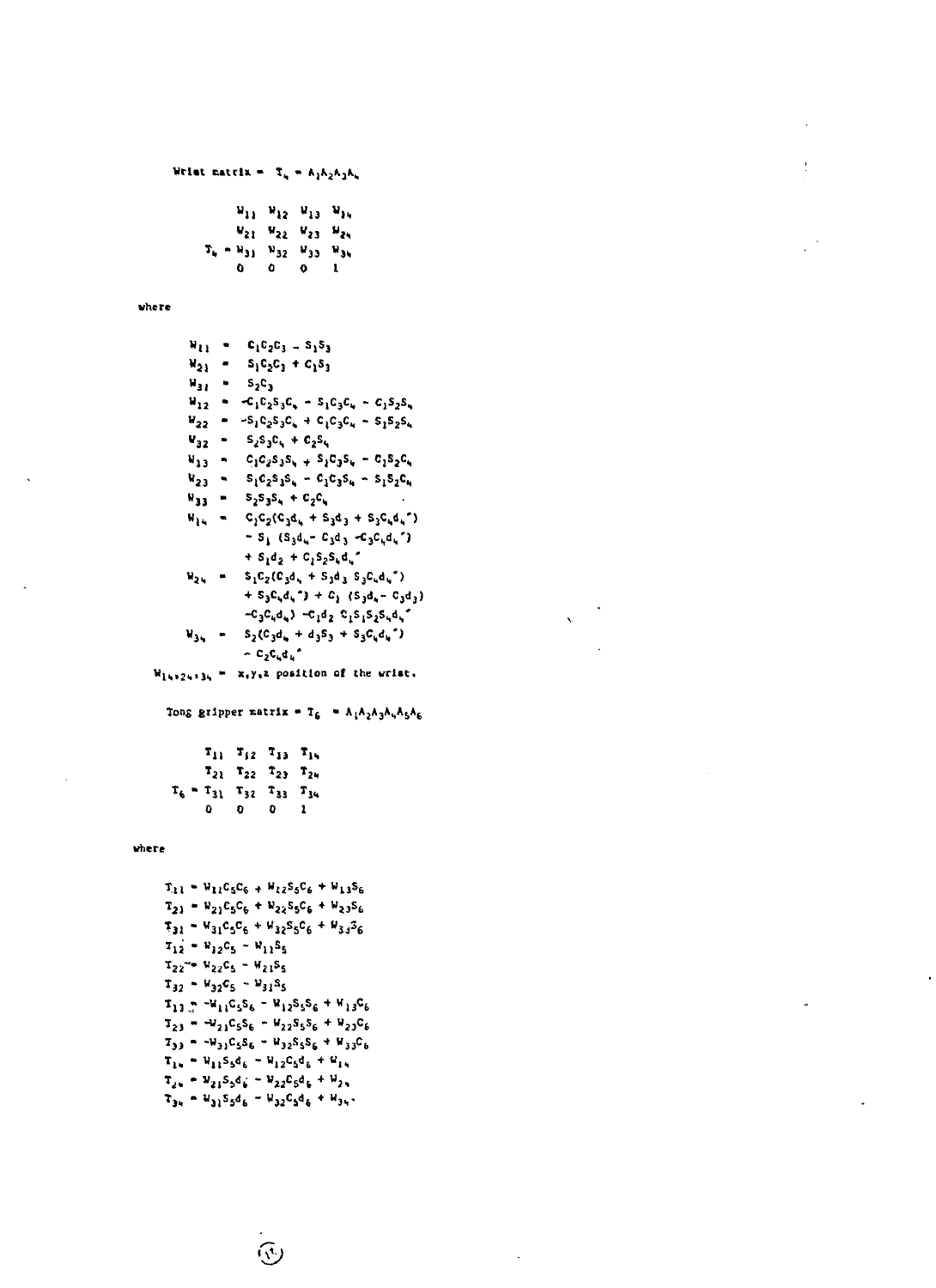If one starts at the hoist axis at the ele**vation of the shoulder pivot, there are two paths;**

- **A) !• Rotate about the hoist axis the nhoulder rotation angles,**
	- **2\* Translate to the shoulder pivot,**
	- **3\* Rotate/translate along the canlpulator** arm to the tong gripper.
- **B) 1. Rotate about the hoist axis the canern rotation angle,**
	- **2\* Translate to the camera pivot point,**
	- **3. PAN,**
	- **4. TILT,**

в,

 $\mathbf{w}_\infty$ 

- **5\* Translate to the camera axla, and**
- **6\* Translate along the camera axis to the** tong gripper.

The reference axes are as follows:

- **x: + downward parallel to hoist axts**
- **y: + horizontal toward north wall**
- **t: + horizontal toward cast wall**

**The two paths are described as follows:**

**Rot(x,SHRT)TRAKS(Ofdly) -d <sup>u</sup> ) T& - R0T(x,ROT2)TRAKS(-Xl,Yl(Zl)ROr (x.PANl) ROT(2,TlLTl)TRAKS(dr,dyt0)**

 $\mathbf{r}$ 

**Note: The above equations are equal ID position only, not orientation.**

**The TILT angle used la the actual TILT-i/2 ({or convenience)•**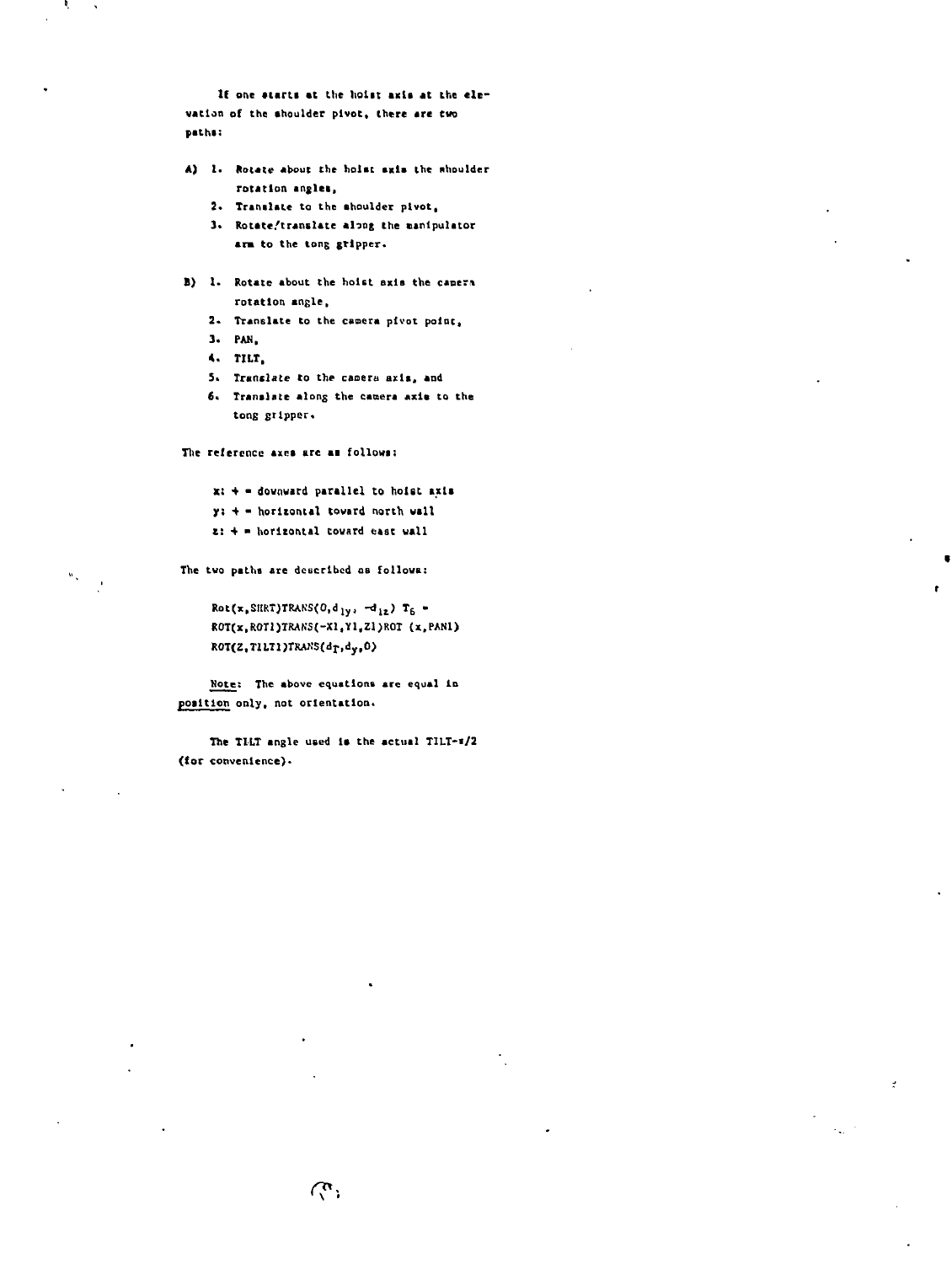ROT(x,-PANL)TRANS(XI,-YI,-ZI)ROT(X,SHCH) TRANS(0,d<sub>1y</sub>,  $\neg d_{12}$ )T<sub>6</sub>  $\sim$  ROT(Z, TILT) )TRANS( $d_T, d_y, 0$ 

Let:  $T_y' = T_y + d_{yy}$ .

 $\ddot{\phantom{a}}$ 

This matrix equation yields three scaler equations upon equating the x, y, and x positions:

- (1)  $\tau_x + x_1 a_T \cos(\tau)$ LTI)  $a_y \sin(\tau)$ LTI)
- (2)  $cos(PAN1)[T^2_{\psi}cos(SHCH)$ 
	- $-(T_{\rm g} d_{12})$ SIN(SHCH) Yl]
	- + SIN(PANI) \* [T\_SIN(SHCM) +  $(T_g d_{12})$
	- \* COS(SHCH) ZI] =  $d_{\uparrow}$ SIN(TILTI)
	- $+ d<sub>v</sub>$ cos(TILT1)
- (3)  $-SIN(PAN1)[T'_{\nu}COS(SICH) (T_{\nu} d_{12})$ 
	- $SINGBLEM-T_1$  +  $TNS(PARI)$
	- \*  $[T_y^{'S1N(SHCH)} + (T_z d_{1Z})$
	- $\times$  COS(SHCH) 21] 0

The PAN angle can be determined from Eq. (3):

**PARI** = 
$$
TR^{T-1}[(T_{y}^{*}S_{HCH} + (T_{z} - d_{1z})C_{SHCH}
$$
  
= 21)/(T\_{y}^{\*}C\_{HCH} - (T\_{z} - d\_{1z}) S\_{SHCH} - Y1)}

The TILT angle is a bit nore involved:

let:

$$
K_1 = C_{\text{PARI}} [T_{\text{y}}^{\text{T}} S_{\text{SICH}} - (T_{\text{z}} - d_{1\text{z}}) S_{\text{SHEM}} - Y1]
$$
  
+ S\_{\text{PANI}} [T\_{\text{y}}^{\text{T}} S\_{\text{SICH}} + (T\_{\text{z}} - d\_{1\text{z}}) C\_{\text{SHEM}} - 21]

 $\mathcal{F}$